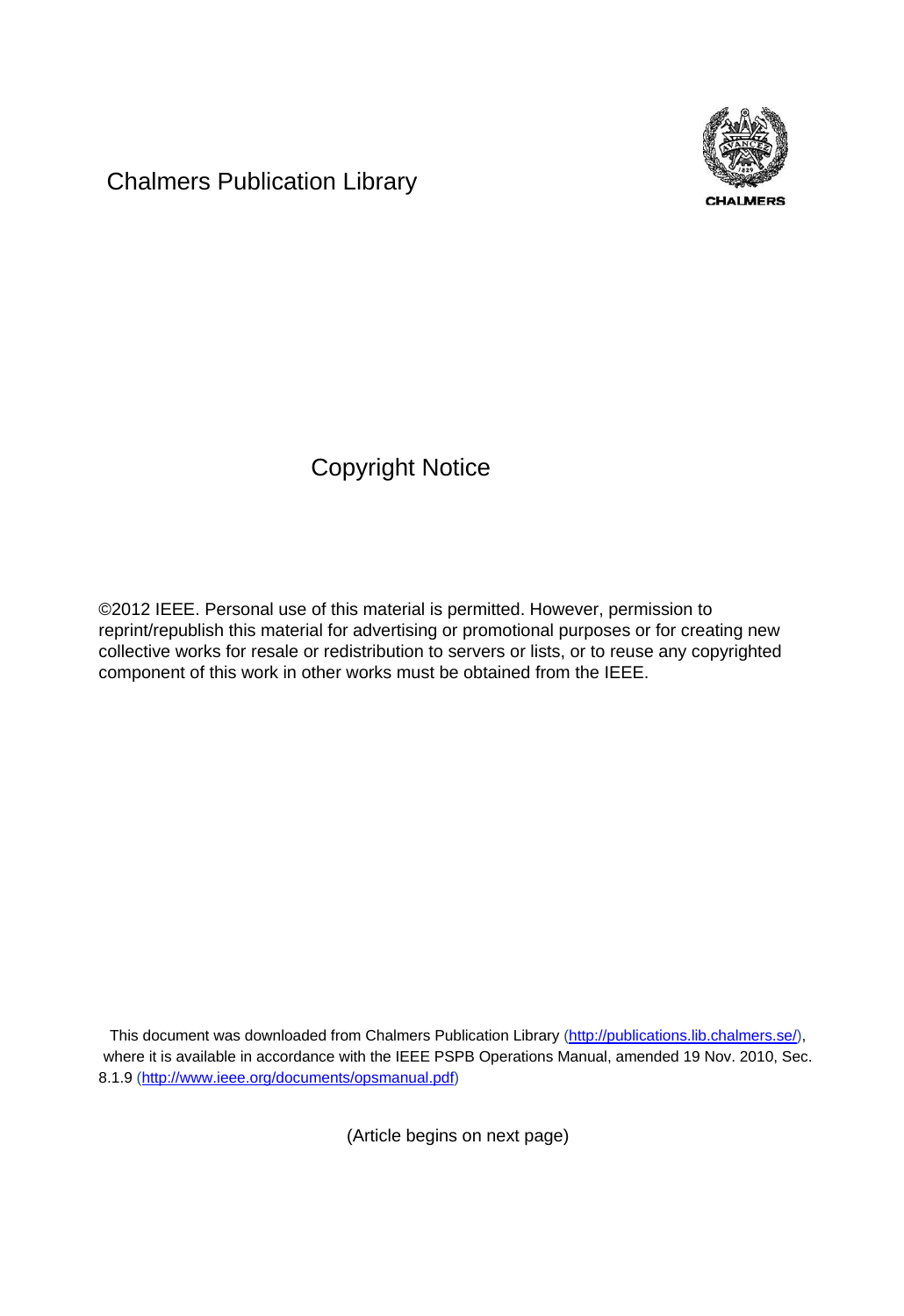# Cooperative Received Signal Strength-Based Sensor Localization with Unknown Transmit Powers

Reza Monir Vaghefi, *Student Member, IEEE,* Mohammad Reza Gholami, *Student Member, IEEE,*

R. Michael Buehrer, *Senior Member, IEEE*, and Erik G. Ström, *Senior Member, IEEE*,

## **Abstract**

Cooperative localization (also known as sensor network localization) using received signal strength (RSS) measurements when the source transmit powers are different and unknown is investigated. Previous studies were based on the assumption that the transmit powers of source nodes are the same and perfectly known which is not practical. In this paper, the source transmit powers are considered as nuisance parameters and estimated along with the source locations. The corresponding Cramér-Rao lower bound (CRLB) of the problem is derived. To find the maximum likelihood (ML) estimator, it is necessary to solve a nonlinear and nonconvex optimization problem, which is computationally complex. To avoid the difficulty in solving the ML estimator, we derive a novel semidefinite programming (SDP) relaxation technique by converting the ML minimization problem into a convex problem which can be solved efficiently. The algorithm requires only an estimate of the path loss exponent (PLE). We initially assume that perfect knowledge of the PLE is available, but we then examine the effect of imperfect knowledge of the PLE on the proposed SDP algorithm. The complexity analyses of the proposed algorithms are also studied in detail. Computer simulations showing the remarkable performance of the proposed SDP algorithm are presented.

Copyright (c) 2012 IEEE. Personal use of this material is permitted. However, permission to use this material for any other purposes must be obtained from the IEEE by sending a request to pubs-permissions@ieee.org.

R. M. Vaghefi and R. M. Buehrer are with the Mobile and Portable Radio Research Group, Bradley Department of Electrical and Computer Engineering, Virginia Polytechnic Institute and State University (Virginia Tech), Blacksburg, VA 24061 USA (e-mail: vaghefi@vt.edu; buehrer@vt.edu)

M. R. Gholami and E. G. Ström are with the Division of Communication Systems and Information Theory, Department of Signals and Systems, Chalmers University of Technology, SE-412 96 Gothenburg, Sweden (e-mail: moreza@chalmers.se; erik.strom@chalmers.se).

This work was supported in part by the Swedish Research Council (contract no. 2007-6363). This paper was presented in part at the IEEE International Conference on Acoustics, Speech and Signal Processing (ICASSP), Prague, Czech Republic, May 22-27, 2011.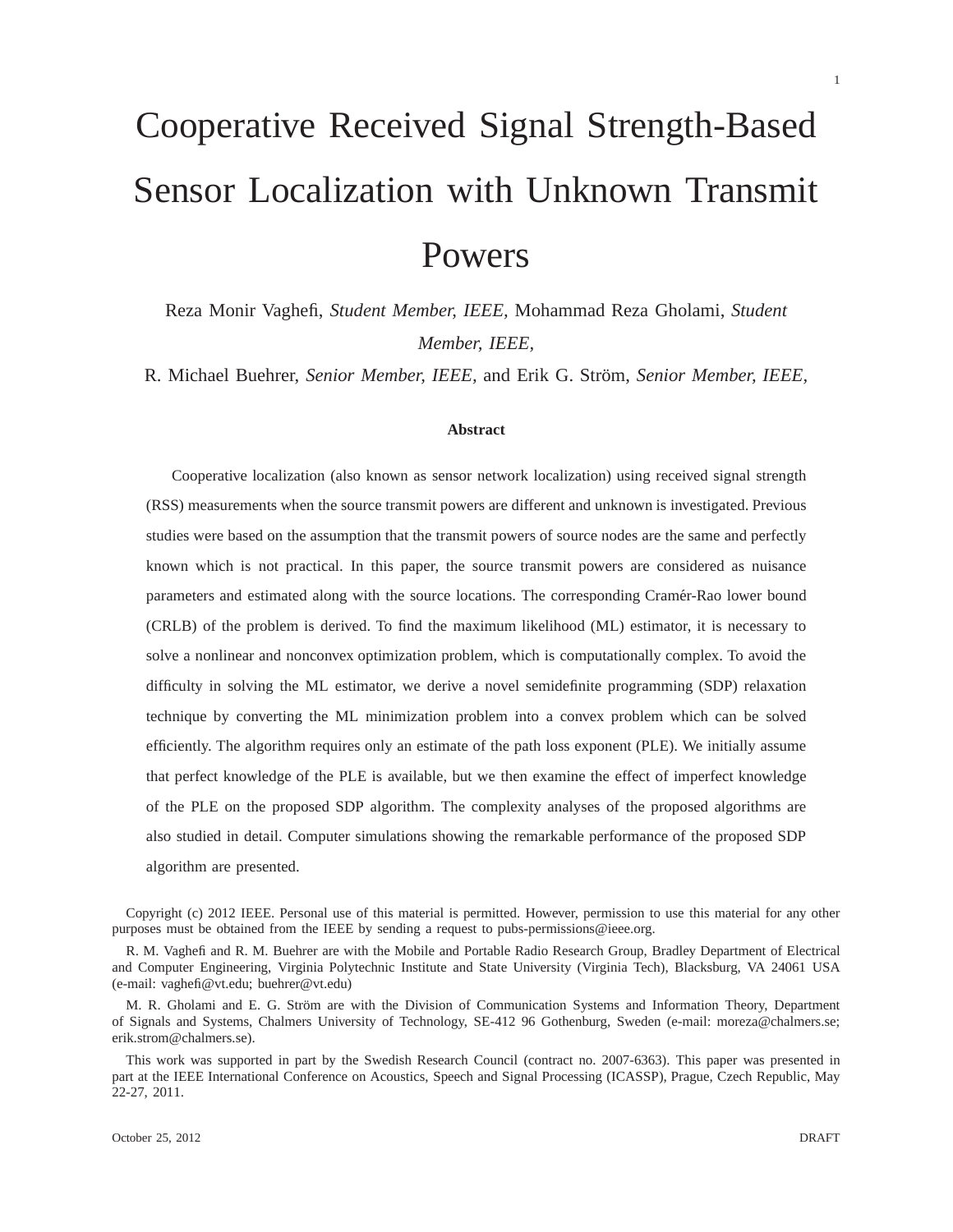## **Index Terms**

Received Signal Strength (RSS), cooperative sensor localization, transmit power, maximum likelihood (ML), semidefinite programming (SDP), linear least squares (LLS), path loss exponent (PLE), computational complexity.

## I. INTRODUCTION

Recently, wireless sensor networks (WSN) have been the subject of great interest in many studies because of their wide applications in control, tracking, and monitoring. Location information is a vital aspect of many WSNs. Indeed, the location of each sensor is often required to make the collected information useful. Generally, in a WSN, the positions of a number of sensors are known (anchor nodes), while there are some sensors (source nodes) whose positions are unknown and thus must be estimated using sensor localization. The main purpose of sensor localization is to determine the location of sensors in a WSN via noisy measurements [1]. These measurements may include received signal strength (RSS) [2]–[4], time-of-arrival [5], [6], time-difference-of-arrival [7]–[9], and angle-of-arrival [10], [11]. Among the different types of measurements, RSS is a popular method mainly because of its low complexity and cost in software and hardware implementations [1].

Sensor localization is generally divided into two cases: non-cooperative and cooperative. In the noncooperative case, source nodes can communicate only with anchor nodes [1], [12]. The lack of accessible anchor nodes and also limited connectivity among anchor nodes and source nodes have led to the emergence of cooperative localization in which source nodes are able to communicate with both anchor nodes and other source nodes. Therefore, not only are the RSS values between source nodes and anchor nodes (source-anchor measurements) measured, but also the source nodes themselves are involved and collect RSS measurements from each other (source-source measurements). Furthermore, in cooperative localization, anchor nodes can estimate the location of all source nodes simultaneously. Thus, both estimation performance and robustness are improved by employing cooperative localization [1], [3], [13].

The maximum likelihood (ML) estimator and the Cramér-Rao lower bound (CRLB) of cooperative RSS localization were studied in [1]. The cost function of the ML estimator is severely nonlinear and noncovex and, therefore, it can be optimized by iterative algorithms only with an appropriate initialization [14], [15].

 $\mathfrak{D}$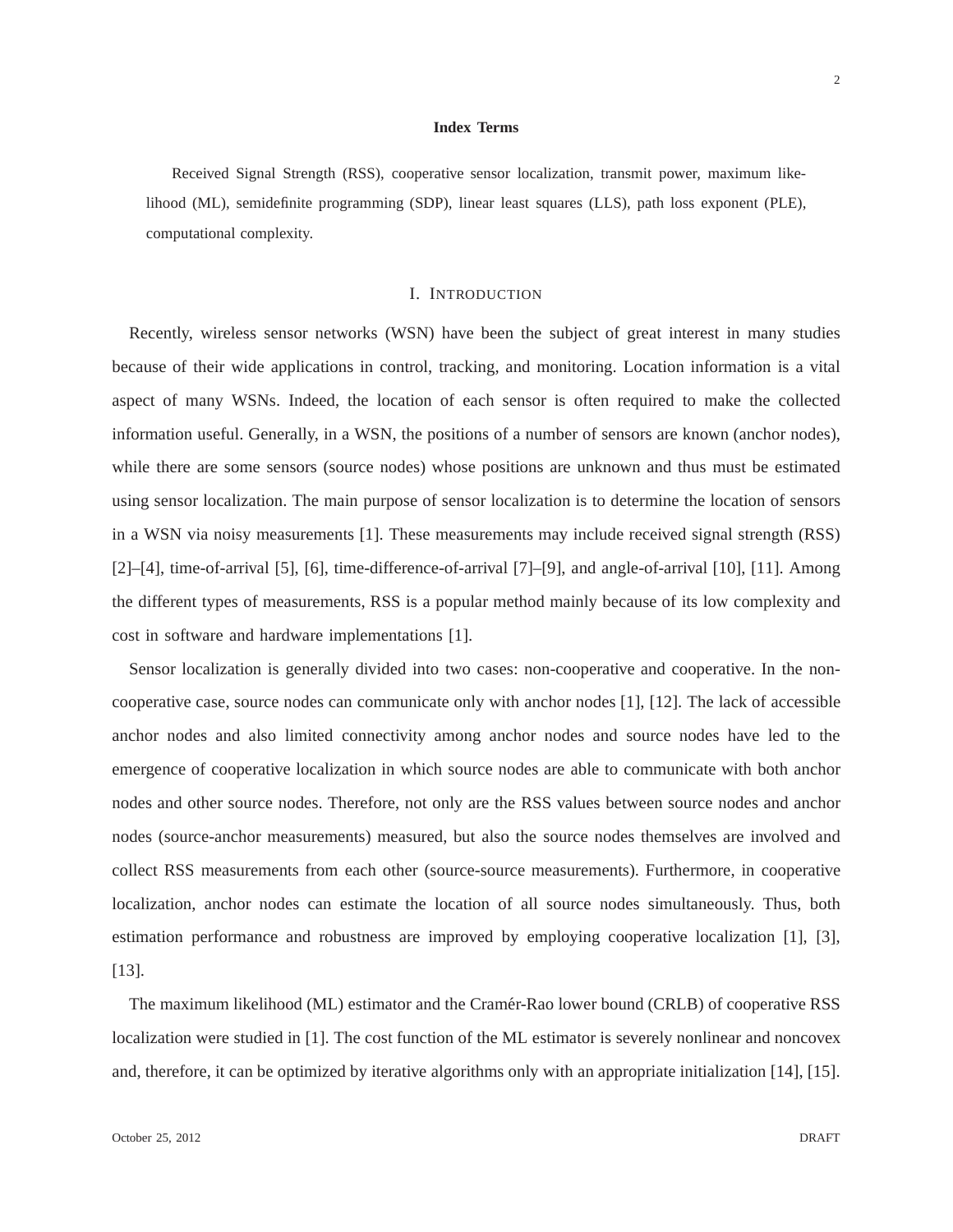The performance of iterative algorithms strongly depends on the initial solution. If the initialization is not sufficiently close to the global minimum, the iterative algorithm may converge to a local minimum or a saddle point causing a large estimation error. Therefore, determining an appropriate initialization point is a crucial problem in optimizing the ML cost function. As a result, some approaches such as grid search methods, linear estimators, and convex relaxation techniques have been introduced to address the ML problem [3], [12], [16]. The grid search methods are not generally popular because they are very timeconsuming and require a huge amount of memory when the number of the unknown parameters is too large. Linear estimators having a closed-form solution are usually derived based on many approximations [12], [17]–[19] which affect its performance, especially when shadowing is very high [19]. A convex relaxation technique such as semidefinite programming (SDP) is another solution for the ML convergence problem [13], [16], [19]–[24]. In the semidefinite relaxation technique, the nonlinear and nonconvex ML problem is transformed into a convex optimization problem. The advantage of an SDP is that its cost function does not have local minima and thus convergence to the global minimum is guaranteed [25], [26]. The downside is that the SDP technique is sub-optimal and cannot achieve the best possible performance in all conditions. Most studies mentioned above on RSS localization assume that the source transmit powers are the same and known [4], [13], [17], [23].

The RSS measurement model depends on the transmit power of the source nodes. Therefore, the anchor nodes are not able to find the location of a source node if its transmit power is not accounted for. Each source node has a specific transmit power depending on, e.g., its battery and antenna gain. In addition, the transmit power might change with time, e.g., when batteries begin to exhaust. Consequently, each source node has to report its transmit power to anchor nodes constantly during RSS measurements which requires additional hardware and software in both anchor nodes and source nodes making the network more convoluted [1]. When the transmit powers are not available, there are generally two common solutions suggested to address this problem. First, one can estimate the transmit power of the source along with its location [19], [27]. Second, one can eliminate the dependency of the transmit power from the RSS measurement model by using the differential RSS between a source node and two anchor nodes [19], [28], [29]. The number of unknown parameters in the latter method is fewer than in the former method. However, employing the latter method introduces noise correlation and noise enhancement which complicate the computations and degrade the accuracy [19]. It should also be noted that all previous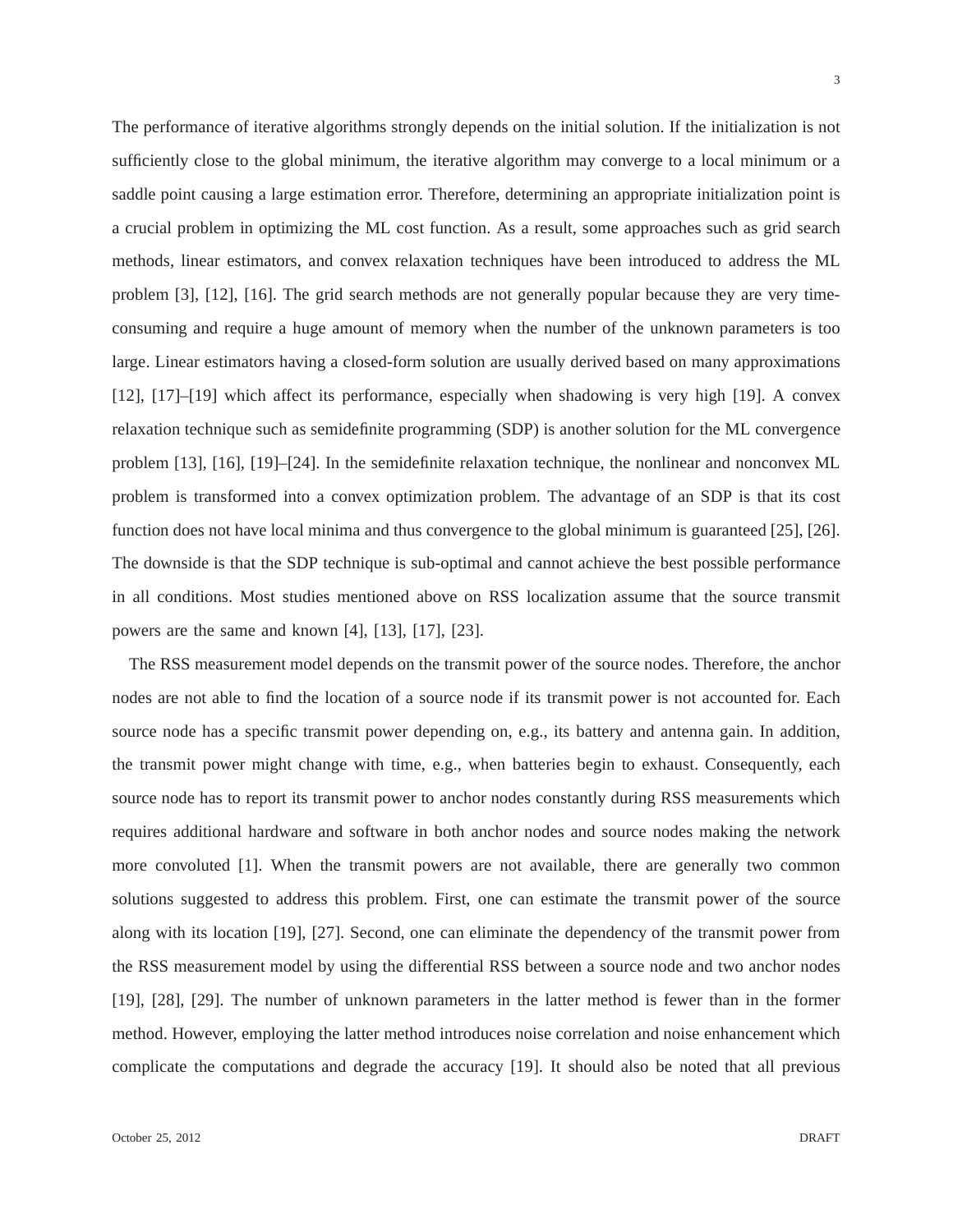studies on RSS localization with unknown transmit power are for the non-cooperative case. In this paper, for the first time, we examine this problem for the cooperative localization case. Some range-free and non-model-based techniques were also suggested [30], [31] in which the localization algorithms do not require the model parameters, such as the transmit power and the path loss exponent, and the estimate of the source location was basically obtained based on the comparisons among RSS measurements. However, having a cooperative network and source nodes with different transmit powers make those algorithms complex and inapplicable.

Thus, cooperative localization using RSS in the practical case where transmit powers are different and unknown is currently an open problem. In this paper, we consider this problem and provide a solution. Specifically, the source transmit powers are considered as nuisance parameters and estimated jointly with the source node locations. A novel SDP technique is introduced for this expanded estimation problem. To make the derivations easier to understand, we start by describing the proposed SDP algorithm for the non-cooperative case. Then, the measurement model is extended to the cooperative case and the corresponding SDP algorithm is derived. The original ML estimator is transformed into an approximate nonlinear least squares (NLS) problem. Then, an appropriate relaxation is applied to convert the NLS problem into an SDP optimization problem. It is worth mentioning that the SDP techniques introduced in [16], [20] are not applicable here, since they assumed that noisy pairwise distances between source nodes and anchor nodes are available. However, in our study, the distances cannot be computed because the transmit powers of the source nodes are not available to the estimator. Ouyang et al. [13] also derived an SDP approach which is directly applied to the RSS model. However, they assumed that all source nodes have the same known transmit power which is not practical. Conversely, in the current work, we assume that each source node has a unique transmit power which is not known. The Cramér-Rao lower bound (CRLB) of this problem is computed. We also propose a linear estimator for comparison with the proposed SDP algorithm. Moreover, we investigate the effect of imperfect knowledge of the path loss exponent (PLE) on the algorithms' accuracy and introduce a novel technique to improve performance when the PLE is estimated. We also study the computational complexity of the considered algorithms in detail.

The rest of the paper is organized as follows. Section II presents the non-cooperative RSS localization problem, introducing the measurement model and proposed localization algorithms. The extension of RSS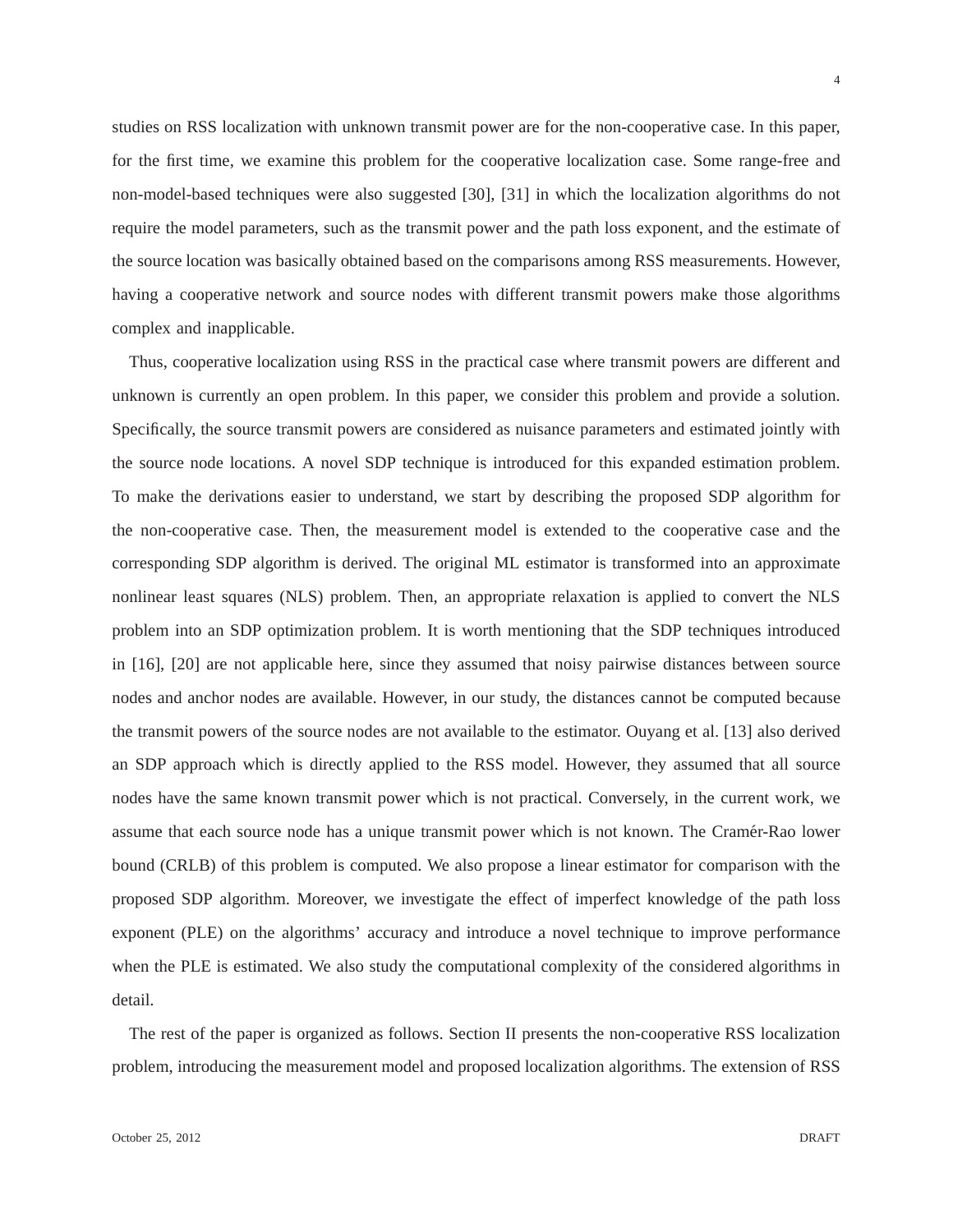localization to the cooperative case is discussed in Section III. Section IV describes the effect of imperfect knowledge of the PLE on the proposed algorithms. Complexity analyses of the proposed algorithms are given in Section V. The simulation results and algorithm comparisons are discussed in Section VI. Finally, Section VII concludes the paper. In Appendix A, the corresponding CRLB of the measurement model is derived. The proposed linear estimator is derived in Appendix B. The full details of the complexity analyses are given in Appendix C.

**Notation**. Throughout the paper, the following notations are used. Lowercase and uppercase symbols denote scalar values. Bold uppercase symbols and bold lowercase symbols denote matrices and vectors, respectively.  $\|\cdot\|$  denotes  $\ell_2$  norm. diag  $\{\cdot\}$  represents a diagonal matrix.  $|\mathcal{A}|$  represents the cardinality (number of elements) of the set A.  $\mathbf{I}_M$  and  $\mathbf{0}_M$  denote the M by M identity and the M by M zero matrices, respectively. For arbitrary symmetric matrices A and B,  $A \succeq B$  means that  $A - B$  is positive semidefinite. [a]<sub>i</sub> and  $[A]_{i,j}$  denote the *i*th element of vector a and the element at the *i*th row and *j*th column of matrix  $\bf{A}$ , respectively.  $[{\bf A};{\bf B}]$  means that matrices  $\bf{A}$  and  $\bf{B}$  are concatenated vertically.

## II. NON-COOPERATIVE LOCALIZATION

This section describes the RSS localization model for the non-cooperative case. In non-cooperative localization problems, only the measurements between a source node and the anchor nodes are considered and the location of each source node is estimated independently. A network in a two-dimensional space is considered<sup>1</sup>. Let  $\mathbf{x} = [a, b]^T \in \mathbb{R}^2$  be the unknown coordinates of the source node to be determined. Denote by  $C = \{1, ..., M\}$  the set of indices of the anchor nodes, by  $y_i = [x_i, y_i]^T \in \mathbb{R}^2$ ,  $i \in C$ , the known location of the anchor nodes. Let  $A = \{ i | i \in \mathcal{C}, \text{anchor node } i \text{ is connected to source node } \}$ be the set of the indices of the anchor nodes connected to the source node. The received power (in dBm) at the *i*th anchor node,  $P_i$ , under log-normal shadowing is modeled as [2]

$$
P_i = P_0 - 10\beta \log_{10} \frac{d_i}{d_0} + n_i, \quad i \in \mathcal{A}, \tag{1}
$$

where  $P_0$  (in dBm) is the reference power at distance  $d_0$  from the source (which depends on the transmit power),  $\beta$  is the path loss exponent,  $d_i = ||\mathbf{y}_i - \mathbf{x}||$  is the true distance between the source node and the *i*th anchor node, and  $n_i$  are the log-normal shadowing terms modeled as independent and identically

<sup>&</sup>lt;sup>1</sup>The generalization to a three-dimensional space is straightforward, but is not explored in this paper.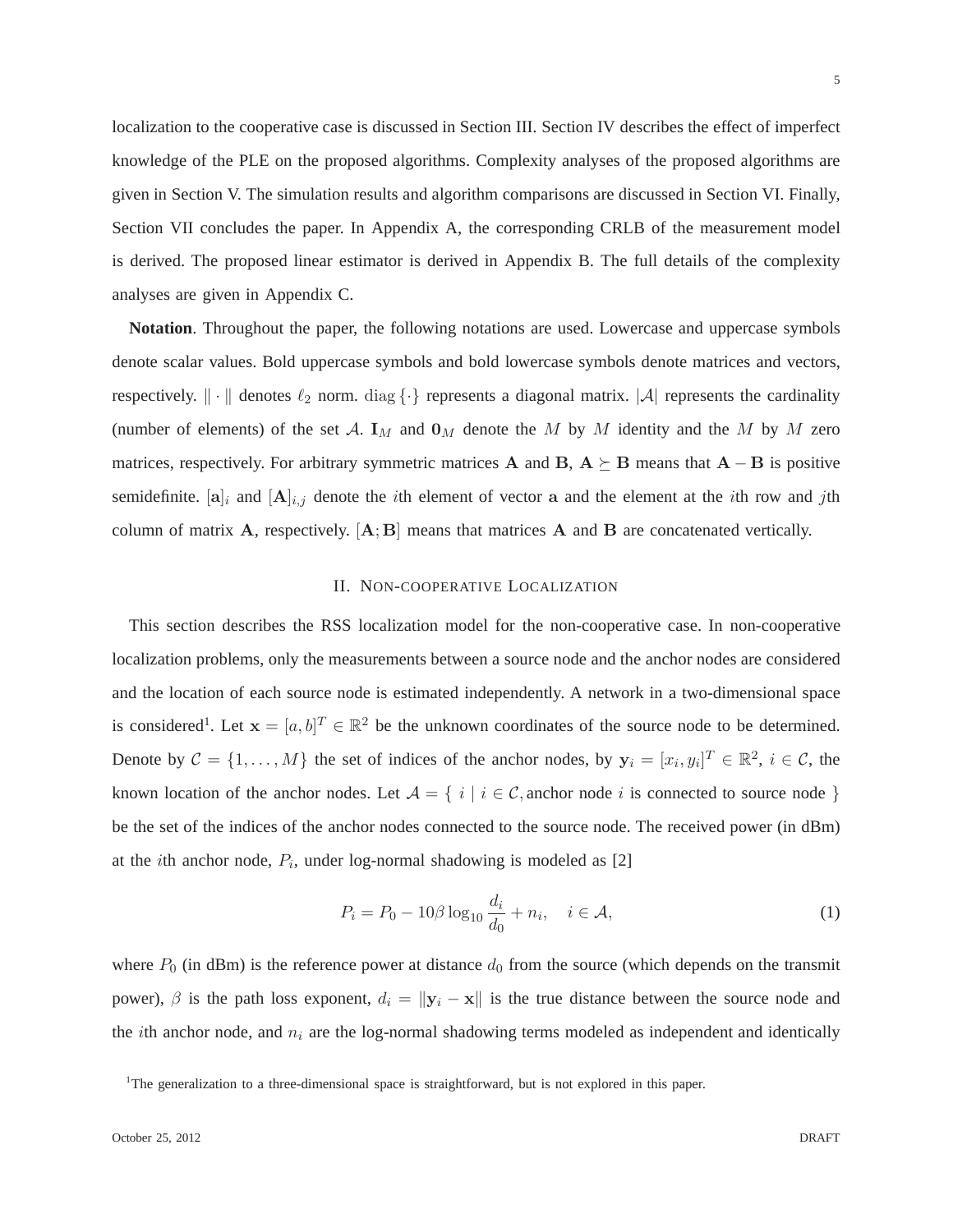distributed (i.i.d.) zero-mean Gaussian random variables with standard deviation  $\sigma_{dB}$  for  $i \in A$ . The variance of the shadowing term is constant with distance and only depends on the environment where the network is set up [1]. Without loss of generality, we assume  $d_0 = 1$  m. In this case, there are 3 unknown parameters that should be estimated including the source node coordinates and its transmit power.

# *A. Maximum Likelihood Estimator*

The ML estimator is asymptotically efficient meaning that it can achieve the CRLB accuracy when the number of measurements tends to infinity [32, Ch. 7]. The ML estimator of the measurement model in (1) is obtained by the following nonconvex optimization problem [2], [19]

$$
\hat{\boldsymbol{\theta}} = \underset{\boldsymbol{\theta} \in \mathbb{R}^3}{\arg \min} \sum_{i \in \mathcal{A}} \left( P_i - P_0 + 10\beta \log_{10} d_i \right)^2, \tag{2}
$$

where  $\theta = [x; P_0]$ . We can write (2) equivalently as

$$
\hat{\boldsymbol{\theta}} = \underset{\boldsymbol{\theta} \in \mathbb{R}^3}{\arg \min} \sum_{i \in \mathcal{A}} \left( \log_{10} \frac{h_i \lambda_i}{\alpha} \right)^2, \tag{3}
$$

where  $h_i \triangleq d_i^2$ ,  $\lambda_i \triangleq 10^{P_i/5\beta}$ , and  $\alpha \triangleq 10^{P_0/5\beta}$ . As mentioned before, a closed-form solution of (2) is not available and it should be approximately solved by numerical techniques [14], [32], [33]. The difficulty in finding the solution of the ML estimator leads us to employ suboptimal estimators, such as SDP and linear least squares (LLS) algorithms. The proposed SDP algorithm is derived in the next section. A linear estimator for the non-cooperative localization case was previously derived in [19].

# *B. Semidefinite Programming*

This section describes the procedure of converting the ML problem of (2) into an SDP optimization problem. By rearranging the logarithmic term and dividing both sides by  $5\beta$ , (1) can be reformulated as

$$
\log_{10} d_i^2 \lambda_i = \frac{P_0}{5\beta} + \frac{n_i}{5\beta}.\tag{4}
$$

Taking the power of 10 on both sides yields

$$
d_i^2 \lambda_i = \alpha 10^{n_i/5\beta}.\tag{5}
$$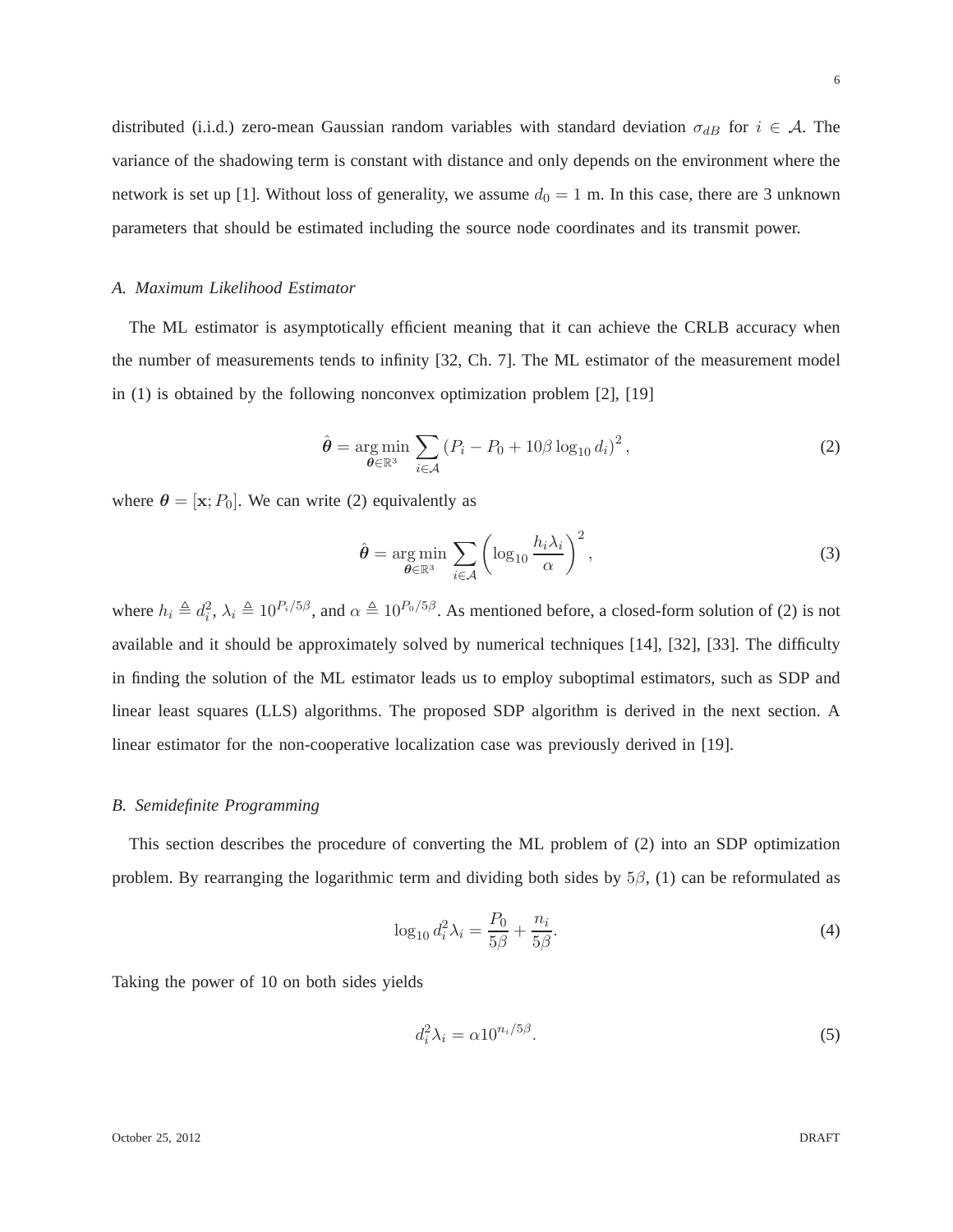For sufficiently small noise, the right-hand side (RHS) of (5) can be approximated using the first-order Taylor series expansion as

$$
d_i^2 \lambda_i = \alpha \left( 1 + \frac{\ln 10}{5\beta} n_i \right). \tag{6}
$$

This can be rewritten as

$$
d_i^2 \lambda_i = \alpha + \epsilon_i,\tag{7}
$$

where  $\epsilon_i$  is a zero-mean Gaussian random variable with variance  $(\text{ln}10)^2 \alpha^2 \sigma_{dB}^2/25\beta^2$ . The corresponding NLS estimator of the unknown parameters  $[\hat{\mathbf{x}}; \hat{\alpha}]$  in (7) is [32, Ch. 8]

$$
[\hat{\mathbf{x}}; \hat{\alpha}] = \underset{[\mathbf{x}; \alpha] \in \mathbb{R}^3}{\arg \min} \sum_{i \in \mathcal{A}} (h_i \lambda_i - \alpha)^2.
$$
 (8)

The cost function (8) is still nonlinear and noncovex. In the next step, an auxiliary variable z is defined as

$$
z = \mathbf{x}^T \mathbf{x}.\tag{9}
$$

The minimization problem of (8) can be relaxed to an SDP optimization problem as [25]

$$
\underset{\mathbf{x},z,\alpha,h_i}{\text{minimize}} \quad \sum_{i\in\mathcal{A}} \left(h_i \lambda_i - \alpha\right)^2 \tag{10a}
$$

subject to 
$$
h_i = \begin{bmatrix} \mathbf{y}_i \\ -1 \end{bmatrix}^T \begin{bmatrix} \mathbf{I}_2 & \mathbf{x} \\ \mathbf{x}^T & z \end{bmatrix} \begin{bmatrix} \mathbf{y}_i \\ -1 \end{bmatrix}
$$
, (10b)

$$
\begin{bmatrix} \mathbf{I}_2 & \mathbf{x} \\ \mathbf{x}^T & z \end{bmatrix} \succeq \mathbf{0}_3. \tag{10c}
$$

The solution of (10) can be effectively found with well known algorithms such as interior point methods [25], [26]. In MATLAB simulations, standard SDP solvers such as SeDuMi or SDPT3 [34], [35] are employed to solve SDP optimization problems. Note that we have employed the inequality constraint (10c) instead of the equality in (9) to relax the cost function in (8) to a convex problem in (10) [16], [20], [25].

In summary, an SDP solution for RSS localization with unknown transmit power is introduced by converting the nonconvex cost function of the ML estimator into a convex cost function using two steps of approximations and relaxations. In the first step, the ML cost function in (3) is approximated by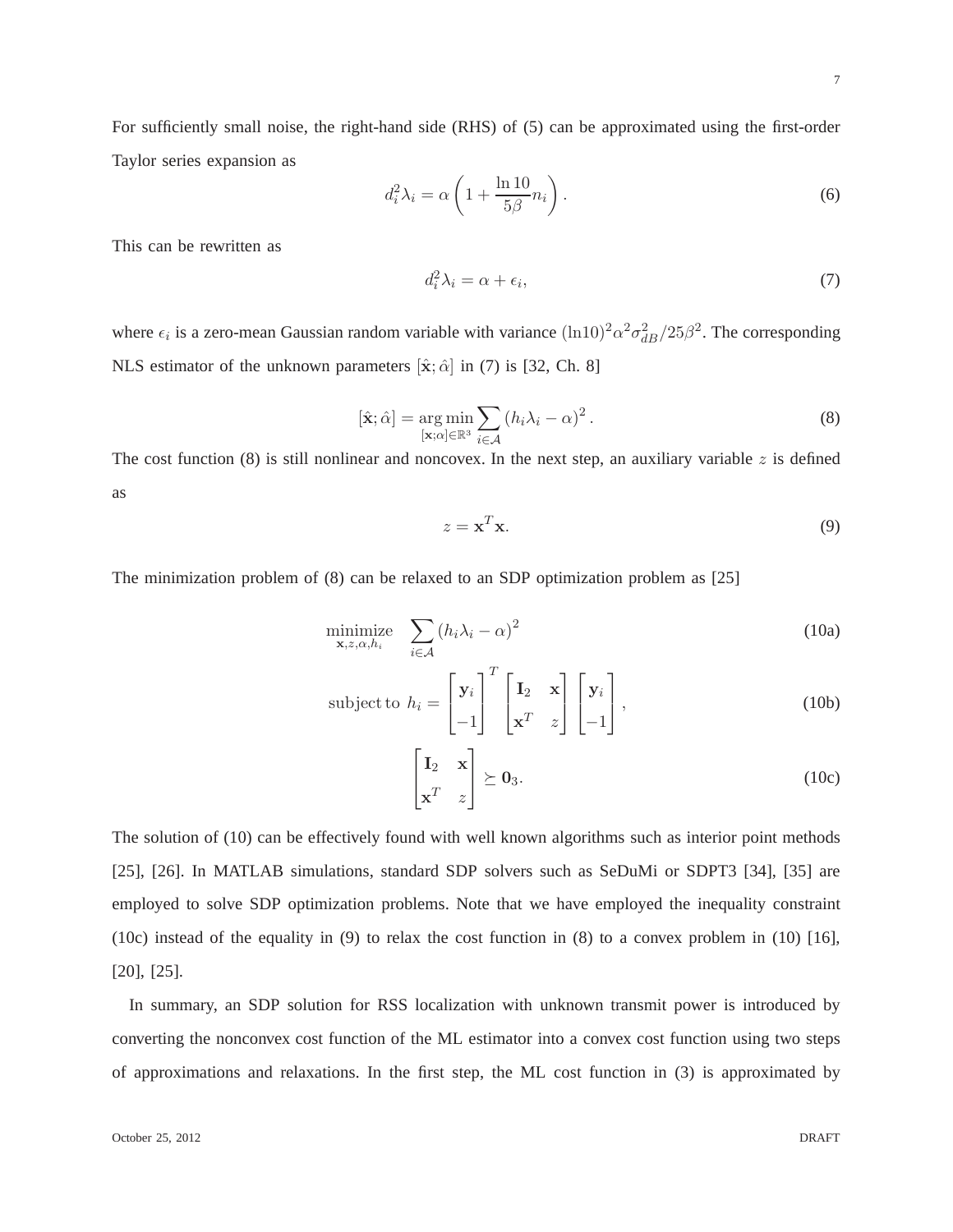

Fig. 1. (a) illustration of functions  $(\lambda h - \alpha)^2$  and  $\log_{10}^2(\lambda h/\alpha)$  versus unknown variables h and  $\alpha$  (for simplicity,  $\lambda = 1$ ), (b) cost function of (3), (c) cost function of (8) versus  $a$  and  $b$  coordinates (source location), the minimum of the cost functions is indicated by a white square.

another cost function of (8). More specifically, the function  $\sum_i (\lambda_i h_i - \alpha)^2$  is substituted for the function  $\sum_i \log_{10}^2(\lambda_i h_i/\alpha)$ . Fig. 1 depicts the two mentioned functions versus unknown parameters h and  $\alpha$  ( $\lambda$ is a known parameter). As can be seen, these functions have similar behaviors; the minimum of both functions appears at  $\lambda h = \alpha$  and both monotonically increase and decrease in the same regions. Note that the value  $\lambda$  changes the minimum of the functions but does not affect their general behaviors. Hence, for simplicity  $\lambda = 1$  has been selected for the illustration. Fig. 1 also depicts one realization of the ML cost function of (3) and the cost function of (8). A source is located at  $[10, 10]^T$  and five anchor nodes are randomly placed inside a square area 20 m  $\times$  20 m. The standard deviation of log-normal shadowing is 3 dB and the path loss exponent is set to 4. Since it is not possible to show a plot in four-dimensional space, the value of  $P_0$  is fixed at the true value (-10 dBm) and the functions are plotted versus a and  $b$  coordinates. Fig. 1b shows the cost function of the ML estimator given in  $(3)$  which has a global minimum at  $[10.5, 11.5]^T$  (the step of the mesh grid is 0.5) and some local minima and saddle points, e.g., a local minimum at  $[2.5, 17.5]^T$ . The cost function of (8), shown in Fig. 1c, is much smoother than (3) and has a global minimum at  $[10, 11.5]^T$ . However, it has some concave areas around its global minimum. It, therefore, still must be relaxed to a convex shape. In the next step, by using the relaxation of (10c), the function in (8) is relaxed to a convex function in (10). The solution of (8) and (10) for the source location will coincide if the minimum of (10) occurs for x and z such that  $z = x^T x$ .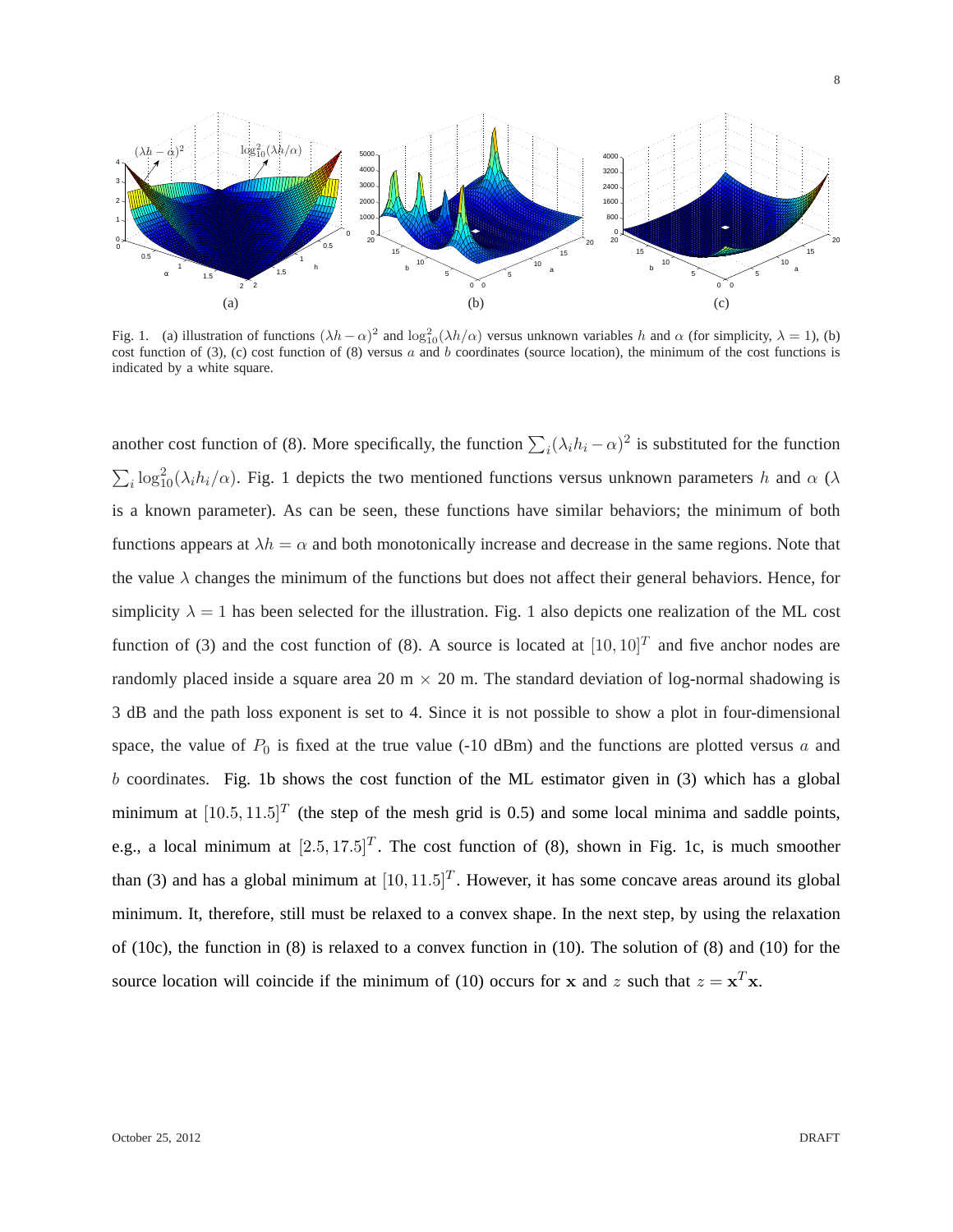## III. COOPERATIVE LOCALIZATION

This section describes the cooperative RSS localization model in which there are more than two source nodes with unknown locations, and moreover, source nodes can communicate not only with anchor nodes but also with each other [1]. Indeed, the power of the transmitted signal of each source can be measured at both anchor nodes and other source nodes. Therefore, two sets of RSS measurements are available to the estimator: source-anchor and source-source measurements. Denote by  $S = \{1, \ldots, N\}$ the set of indices of the source nodes and by  $x_j = [a_j, b_j] \in \mathbb{R}^2$ ,  $j \in S$ , the coordinates of the jth source location. Let  $A_j = \{ i | i \in \mathcal{C}$ , anchor node i is connected to source node j  $\}$  be the set of the indices of the anchor nodes connected to the jth source node and  $\mathcal{B}_j = \{i \mid i \in \mathcal{S}, i >$ j, source node i is connected to source node j  $\}$  be the set of indices of the source nodes connected to the jth source node. The cooperative RSS measurement model is expressed as [2]

$$
P_{ij} = P_{0j} - 10\beta \log_{10} d_{ij} + n_{ij}, \quad j \in \mathcal{S}, \ i \in \mathcal{A}_j \cup \mathcal{B}_j,\tag{11}
$$

where  $P_{0j}$  is the reference power at a reference distance (1 m) from the jth source (which depends on the transmit power).  $d_{ij} = ||\mathbf{y}_i - \mathbf{x}_j||, i \in \mathcal{A}_j$ , and  $d_{ij} = ||\mathbf{x}_i - \mathbf{x}_j||, i \in \mathcal{B}_j$ . In addition,  $n_{ij}$  are the lognormal shadowing terms which are modeled as i.i.d. zero-mean Gaussian random variables with standard deviation  $\sigma_{dB}$ . In this case, there are in total  $2N + N$  unknown parameters that should be estimated including the source node coordinates and transmit powers.

#### *A. Maximum Likelihood Estimator*

The corresponding ML estimator of the measurement model in (11) is obtained by the following nonconvex optimization problem [32, Ch. 7]

$$
\hat{\phi} = \underset{\phi \in \mathbb{R}^{3N}}{\arg \min} \sum_{j \in \mathcal{S}} \sum_{i \in \mathcal{A}_j \cup \mathcal{B}_j} (P_{ij} - P_{0j} + 10\beta \log_{10} d_{ij})^2,
$$
\n(12)

where  $\phi = [\mathbf{x}^T, \mathbf{p}_0^T]^T$  is the vector of unknown parameters to be estimated including  $\mathbf{x} = [\mathbf{x}_1^T, \mathbf{x}_2^T, \dots, \mathbf{x}_N^T]^T$ and  $\mathbf{p}_0 = [P_{01}, P_{02}, \dots, P_{0N}]^T$ . Similarly to the non-cooperative case, (12) can be written alternatively as

$$
\hat{\phi} = \underset{\phi \in \mathbb{R}^{3N}}{\arg \min} \sum_{j \in \mathcal{S}} \sum_{i \in \mathcal{A}_j \cup \mathcal{B}_j} \left( \log_{10} \frac{h_{ij} \lambda_{ij}}{\alpha_j} \right)^2, \tag{13}
$$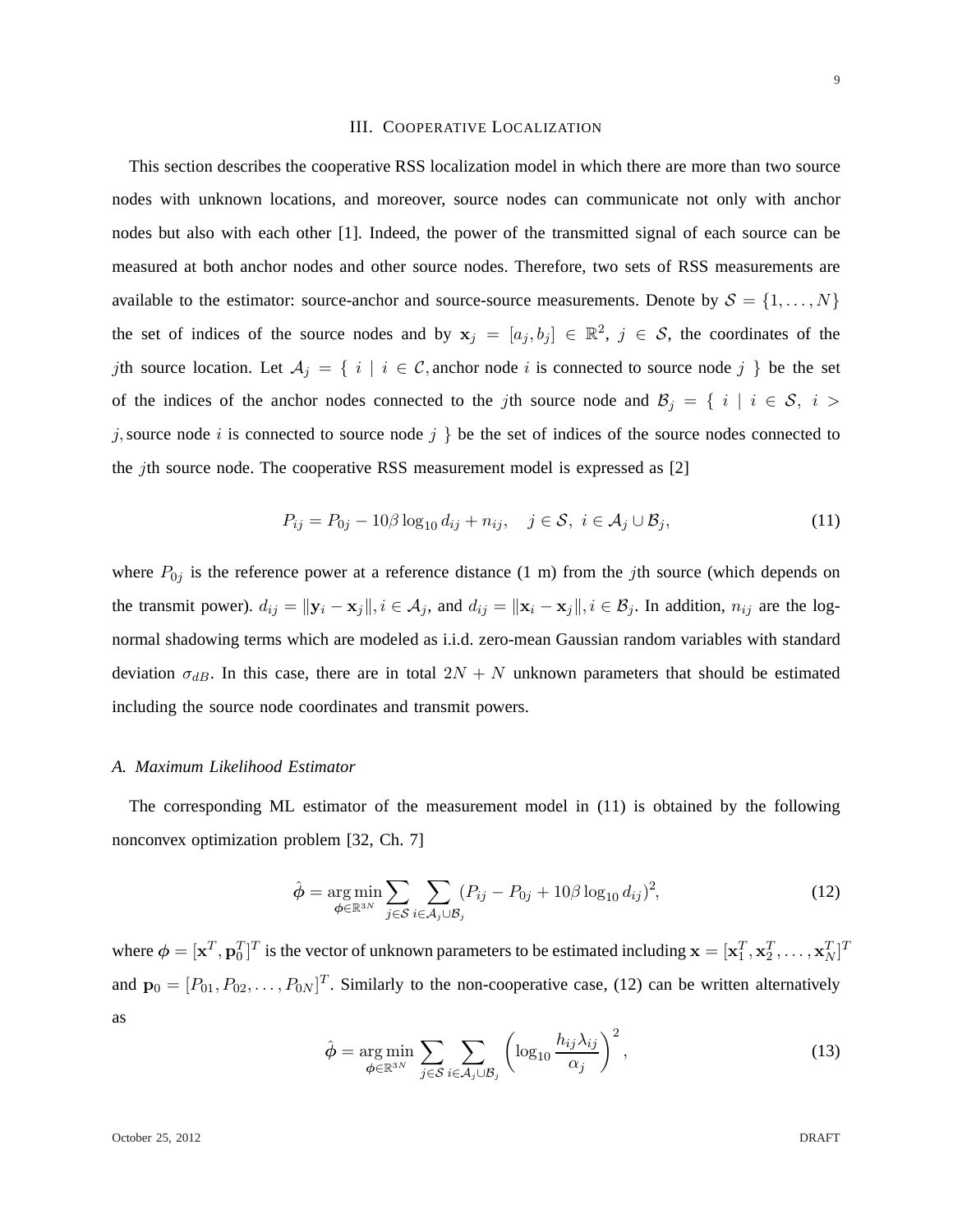where  $h_{ij} \triangleq d_{ij}^2$ ,  $\lambda_{ij} \triangleq 10^{P_{ij}/5\beta}$ , and  $\alpha_j \triangleq 10^{P_{0j}/5\beta}$ . The proposed SDP algorithm is derived in the next section. We also formulate the proposed LLS algorithm for cooperative localization in Appendix B.

# *B. Semidefinite Programming*

The SDP relaxation of cooperative RSS localization follows the same procedure as described previously for the non-cooperative case but with a slightly different relaxation. Consider similar approximations as applied to  $(4)-(8)$ . Then, the ML cost function in  $(13)$  can be expressed approximately as [19]

$$
[\hat{\mathbf{x}}; \hat{\boldsymbol{\alpha}}] = \underset{[\mathbf{x}; \boldsymbol{\alpha}] \in \mathbb{R}^{3N}}{\arg \min} \sum_{j \in S} \sum_{i \in A_j \cup B_j} \left(\lambda_{ij} h_{ij} - \alpha_j\right)^2, \tag{14}
$$

where  $\alpha = [\alpha_1, \dots, \alpha_N]^T$ . Similarly to the non-cooperative case, the cost function of (14) is relaxed to a convex optimization problem. Let  $X = [\mathbf{x}_1, \mathbf{x}_2, \dots, \mathbf{x}_N] \in \mathbb{R}^{2 \times N}$  be the matrix of the source node coordinates. The auxiliary matrix  $\mathbf{Z} \in \mathbb{R}^{N \times N}$  is introduced as

$$
\mathbf{Z} = \mathbf{X}^T \mathbf{X},\tag{15}
$$

where  $[\mathbf{Z}]_{ij} = \mathbf{x}_i^T \mathbf{x}_j$  is the  $(i, j)$ th element of the matrix **Z**. The cost function (14) can be relaxed to an SDP optimization problem as [25]

$$
\begin{aligned}\n\min_{\mathbf{X}, \mathbf{Z}, \alpha_j, h_{ij}} \quad & \sum_{j \in S} \sum_{i \in \mathcal{A}_j \cup \mathcal{B}_j} (\lambda_{ij} h_{ij} - \alpha_j)^2 \\
\text{subject to} \quad h_{ij} & = \begin{bmatrix} \mathbf{y}_i \\ -\mathbf{e}_j \end{bmatrix}^T \begin{bmatrix} \mathbf{I}_2 & \mathbf{X} \\ \mathbf{X}^T & \mathbf{Z} \end{bmatrix} \begin{bmatrix} \mathbf{y}_i \\ -\mathbf{e}_j \end{bmatrix}, \ i \in \mathcal{A}_j, \\
h_{ij} & = \begin{bmatrix} \mathbf{0}_2 \\ \mathbf{e}_i - \mathbf{e}_j \end{bmatrix}^T \begin{bmatrix} \mathbf{I}_2 & \mathbf{X} \\ \mathbf{X}^T & \mathbf{Z} \end{bmatrix} \begin{bmatrix} \mathbf{0}_2 \\ \mathbf{e}_i - \mathbf{e}_j \end{bmatrix}, \ i \in \mathcal{B}_j, \\
\mathbf{X}^T & \mathbf{Z} \end{aligned} \end{aligned} \tag{16}
$$

where  $e_i$  is an M by 1 vector in which the *i*th element is one and other elements are zero. The solution of (16) and (14) for the source node locations will coincide if the minimum of (16) occurs for  $X$  and  $Z$ such that  $\mathbf{Z} = \mathbf{X}^T \mathbf{X}$ .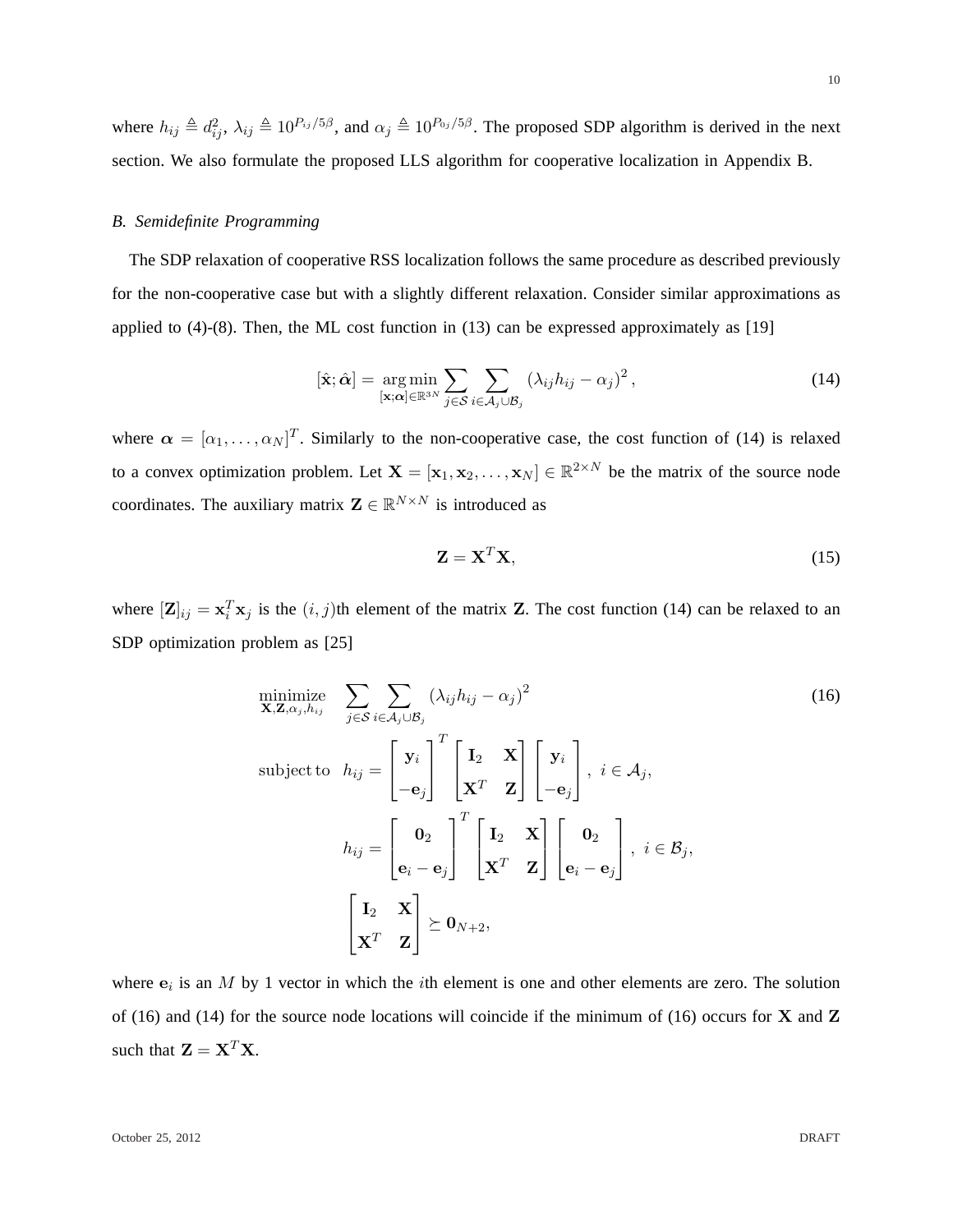# IV. PATH LOSS EXPONENT

The PLE determines the rate of RSS attenuation with distance. The value of the PLE depends on the propagation environment and varies typically between 2 (free space) and 4 [1]. In RSS-based localization, the accuracy of the estimate of the source node location highly relies on the PLE value. Generally in wireless localization, first the PLE of the environment is obtained through experimental analysis [36], and then the network is established. However, the value of the PLE might change with time, for instance, due to changes in environment. Therefore, it may be required to calibrate the PLE and collect RSS measurements simultaneously. In [37], the PLE is considered as a nuisance parameter and estimated jointly with the source location. However, in our model, estimating the PLE together with the source location and transmit power appears to be very difficult. In the simulation section, we will examine a condition where the estimators have an imperfect estimate of the PLE and its impact on the performance of proposed algorithms will be presented. Here, we introduce a technique to deal with an inaccurate estimate of the PLE. First, we make an estimate for the PLE (based on the network environment) and compute the source location with the proposed algorithms. Then, we update the value of the PLE as

$$
\hat{\psi} = \underset{\psi \in \mathbb{R}^{N+1}}{\arg \min} \sum_{j \in S} \sum_{i \in A_j \cup \mathcal{B}_j} \Big( P_{ij} - P_{0j} + 10\beta \log_{10} \hat{d}_{ij} \Big)^2, \tag{17}
$$

where  $\psi = [\beta; \mathbf{p}_0]$  is the unknown vector to be estimated and  $\mathbf{p}_0 = [P_{01}, P_{02}, \dots, P_{0N}]^T$ .  $\hat{d}_{ij}$  are the estimates of the distances calculated from the estimates of the source node locations. The least squares solution of (17) is obtained as [32, Ch. 4]

$$
\hat{\psi} = (\mathbf{B}^T \mathbf{B})^{-1} \mathbf{B}^T \mathbf{p},\tag{18}
$$

where  $\mathbf{B} = [\mathbf{b}, \, \mathbf{B}_0]$  and

$$
\mathbf{p} = \begin{bmatrix} \mathbf{p}_1 \\ \vdots \\ \mathbf{p}_N \end{bmatrix}, \ \mathbf{p}_j = \begin{bmatrix} \vdots \\ P_{ij} \\ \vdots \\ \vdots \end{bmatrix}, \ i \in A_j \cup B_j
$$

$$
\mathbf{b} = \begin{bmatrix} \mathbf{b}_1 \\ \vdots \\ \mathbf{b}_N \end{bmatrix}, \ \mathbf{b}_j = \begin{bmatrix} \vdots \\ -10 \log_{10} \hat{d}_{ij} \\ \vdots \end{bmatrix}_{i \in A_j \cup B_j}
$$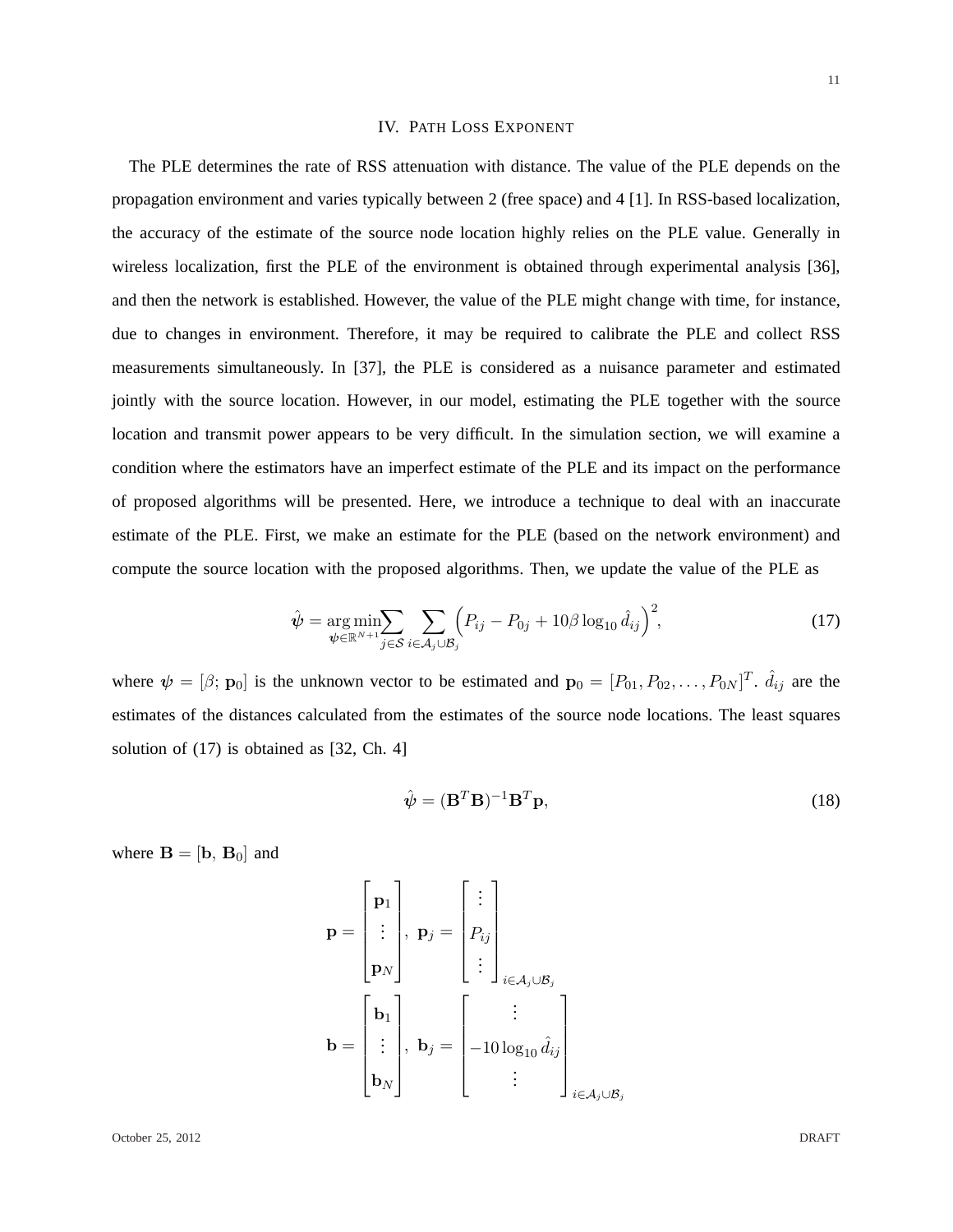$$
\mathbf{B}_0 = \mathrm{diag}\{\mathbf{1}_{n(1)+m(1)},\ldots,\mathbf{1}_{n(N)+m(N)}\},\,
$$

where  $m(j) = |\mathcal{A}_j|$  and  $n(j) = |\mathcal{B}_j|$ . We estimate  $\hat{\beta} = [\hat{\psi}]_1$ . Now, the algorithms will be computed with the updated PLE and the iterative procedure continues until the change in  $\hat{\beta}$  is sufficiently small. As can be seen in (17), we estimate the transmit powers jointly with the PLE. The main reason is that, in our simulations, we observed that the imperfect PLE causes large error in the estimates of the transmit powers, while the estimates of the source locations suffer less from the imperfect PLE estimate. Hence, when updating the PLE value in (18), we have used the source location estimates but not the transmit power estimates.

#### V. COMPLEXITY ANALYSIS

In this section, we evaluate the computational complexity of the estimators considered in this study based on the total number of floating-point operations or *flops*. The full details of the complexity analysis for each algorithm are given in Appendix C. The complexities are expressed in Appendix C as a function of N, the number of source nodes, M, the number of anchor nodes, and  $L = \sum_{j \in S} |A_j| + |B_j|$ , the total number of connections. Table I shows the computational complexity of the algorithms for cooperative localization, assuming a network with full connectivity, where  $|\mathcal{A}_j| = M$  and  $L = N(M + (N - 1)/2)$ . Table I is obtained by substituting M and  $N(M + (N-1)/2)$  for  $|\mathcal{A}_j|$  and L respectively in (48), (50), and (52). It should be noted that Table I provides asymptotic complexities of the algorithms, meaning that only the dominating elements are presented. As can be seen, linear estimators (LLS and PLE) require only one iteration. The number of iterations for the SDP algorithm depends on the required accuracy  $\epsilon$ [25], [38]. The number of iterations for the ML estimator using Gauss-Newton method depends on its initial point and required accuracy [32, Ch. 8]. We will later mention the experimental values for the number of iterations required for each algorithm in the simulation results section. From Table I, we can observe that for a dense network with many source nodes, the complexities per iteration of SDP and ML algorithm are similar but much larger than that of LLS algorithm, however for a modest network size (e.g., 10 source nodes), the complexities per iteration of all algorithms are approximately the same.

## VI. SIMULATION RESULTS

Computer simulations were conducted to evaluate the performance of the proposed algorithms. Two scenarios were examined; in the first scenario, five anchor nodes were placed regularly on the corners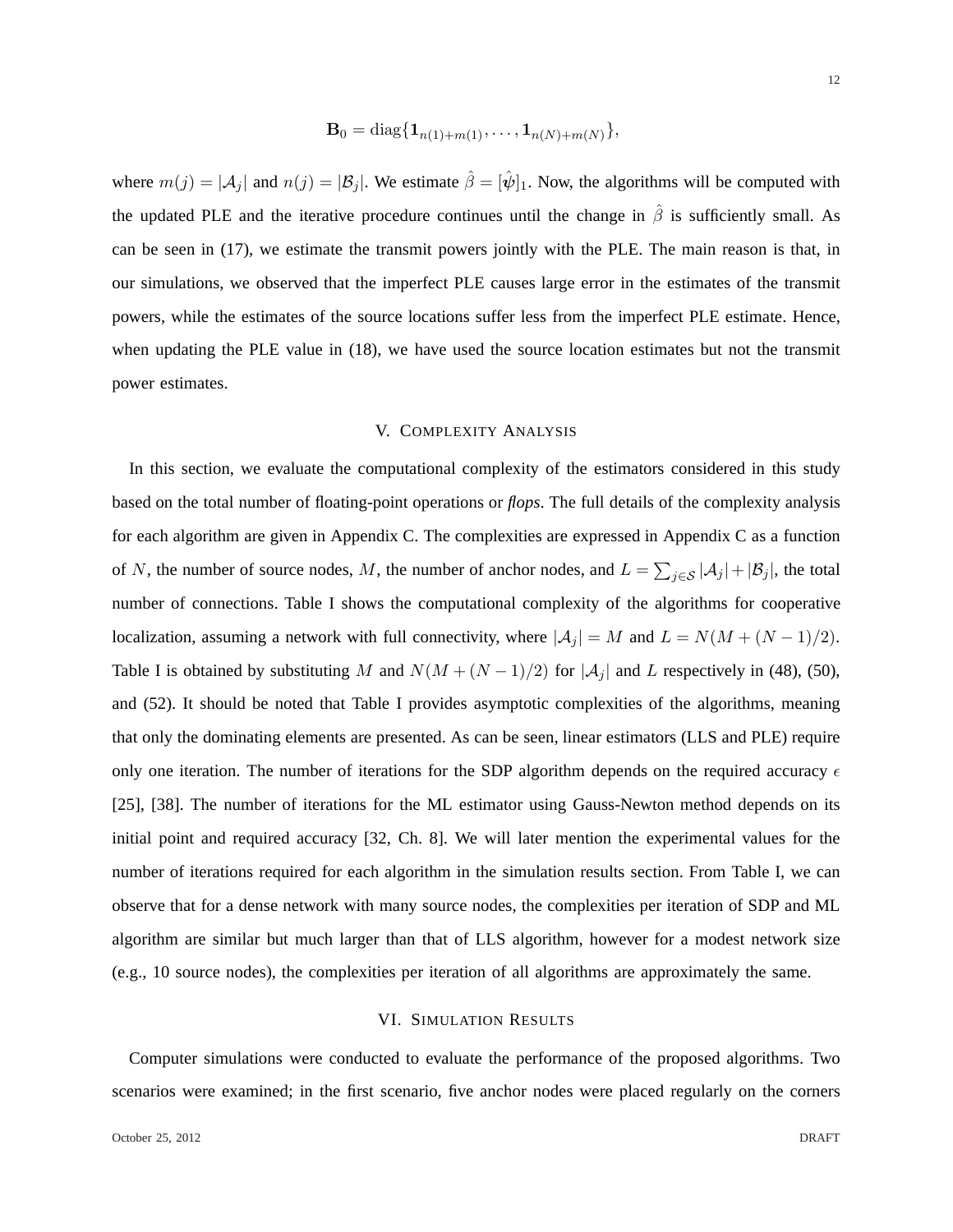TABLE I COMPLEXITY OF THE ALGORITHMS FOR COOPERATIVE LOCALIZATION WITH FULL CONNECTIVITY,  $|A_j| = M$ ,  $L = N(M + (N - 1)/2).$  $N$  number of source nodes,  $M$  number of anchor nodes,  $L$  total number of connections.

| <b>Algorithm</b> | <b>Iterations</b>           | Complexity per Iteration |
|------------------|-----------------------------|--------------------------|
| $ML$ in $(12)$   | $\kappa$                    | $O(N^3(M+N/2)^3)$        |
| SDP in $(16)$    | $\sqrt{N} \log(1/\epsilon)$ | $O(N^4(M+N/2)^2)$        |
| LLS in $(34)$    |                             | $O(6N^3(M+N/2)^2)$       |
| PLE in $(18)$    |                             | $O(2N^3(M+N/2)^2)$       |

and in the center of a square 20 m  $\times$  20 m and ten source nodes were distributed in a square area 19 m  $\times$  19 m inside the convex hull of the anchor nodes. Fig. 2a shows the coordinates of the anchor nodes, source nodes, and reference powers for the first scenario. In the second scenario, the location of the source nodes is the same as in Fig. 2a, but the anchor nodes were placed irregularly. Fig. 2b shows the configuration of the network in the second scenario. The value of the path loss exponent  $\beta$  was known and set to 4, unless otherwise noted. The standard deviation of the shadowing  $\sigma_{dB}$  varied from 1 to 8 dB. The ML estimator was solved by the MATLAB routine lsqnonlin using the Levenberg-Marquardt method. The proposed SDP was implemented by the CVX toolbox [39] using SeDuMi as the solver [34]. The value of the regularization parameter  $\delta$  was set to 0.1 for the linear estimator. A summary of the considered algorithms is given in Table II.

TABLE II THE SUMMARY OF THE CONSIDERED ALGORITHMS.

| Algorithm       | Description                                                                         |
|-----------------|-------------------------------------------------------------------------------------|
| <b>SDP-URSS</b> | The proposed SDP algorithm in (16) with unknown transmit powers                     |
| ML              | The ML estimator in (12) initialized with the true values                           |
| <b>LLS</b>      | The proposed linear estimator in (47)                                               |
| <b>SDP-UNS</b>  | The SDP estimator in [23] with unknown transmit powers                              |
| SDP-RSS         | The SDP estimator in [13] with true transmit powers                                 |
| SDP-RSS-WP      | The SDP estimator in [13] with -10 dBm reference power assumed for all source nodes |
| SDP-RSS-P2      | The SDP estimator in [13] with 2 dB uncertainty about transmit powers               |
| SDP-RSS-P5      | The SDP estimator in [13] with 5 dB uncertainty about transmit powers               |
| ML-SDP-URSS     | The ML estimator in (12) initialized with the solution of SDP-URSS                  |
| ML-LSS          | The ML estimator in (12) initialized with the solution of LLS                       |
| ML-RAND         | The ML estimator in $(12)$ initialized with random values                           |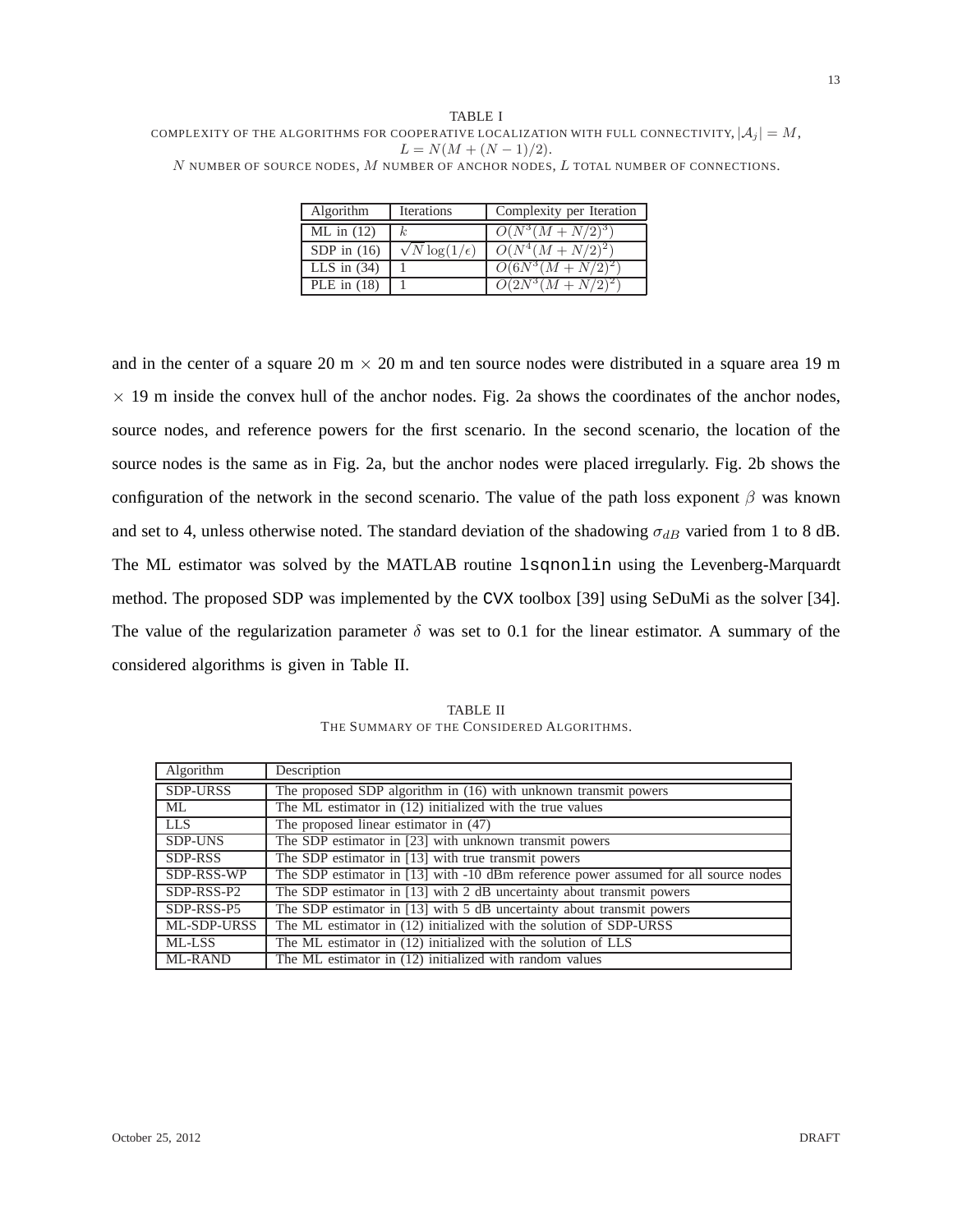

Fig. 2. The configuration the proposed networks. The solid squares and crosses represent the anchor nodes and source nodes, respectively. The value of the reference power, in dBm, for each source node is indicated next to it.

# *A. Cramer-Rao Lower Bound (CRLB) ´*

In this section, we show the effect of unknown transmit powers on the CRLB accuracy, evaluated on a regular grid. Figs. 3a and 3b show the CRLB ellipse [40] of non-cooperative RSS localization with either known or unknown transmit power when the anchor nodes are placed based on the first and second scenarios, respectively. Fig. 3a illustrates that there is no significant difference between the CRLB of RSS localization with known and unknown transmit power of a source located inside the convex hull of the anchor nodes, whereas, when the source node is relatively close to the anchor nodes or between two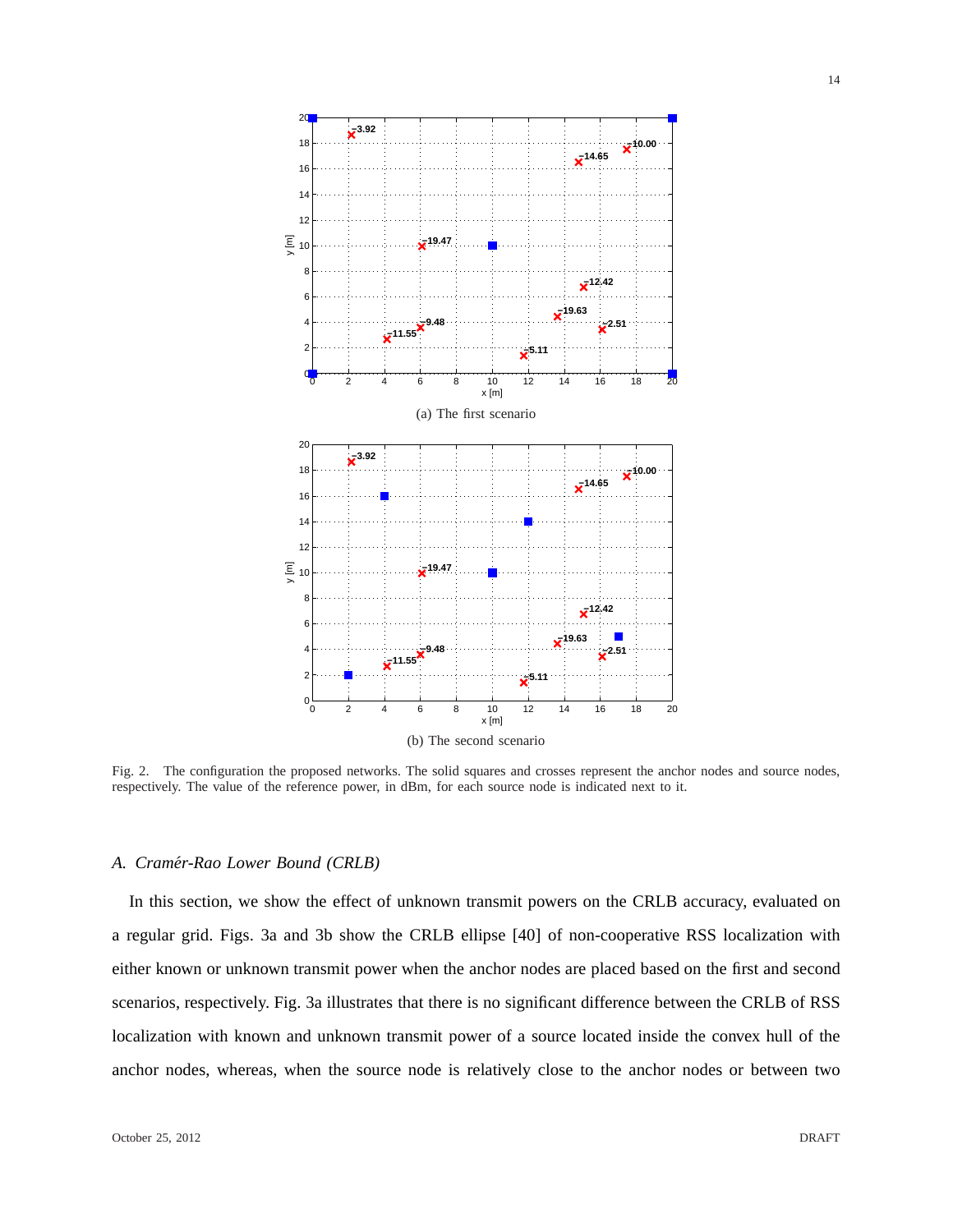

Fig. 3. The CRLB of non-cooperative RSS localization. Black (solid) and red (dashed) circles represent the CRLB ellipse with known transmit power and unknown transmit power, respectively. The solid squares and crosses indicate the anchor nodes and source nodes, respectively. The standard deviation of shadowing term is 3 dB. The difference between the two CRLBs in the second scenario is more significant.

adjacent anchor nodes, the effect of unknown transmit power on the CRLB is more significant. On the other hand, as depicted in Fig. 3b, the differences between the CRLBs for the second scenario are much larger, especially when the source node is located outside the convex hull of the anchor nodes. Thus, when the source node is outside the convex hull, the impact of unknown transmit power is significant. However, the impact is minor when the source node is inside the convex hull. The CRLBs for the cooperative case are more or less similar to the non-cooperative case.

15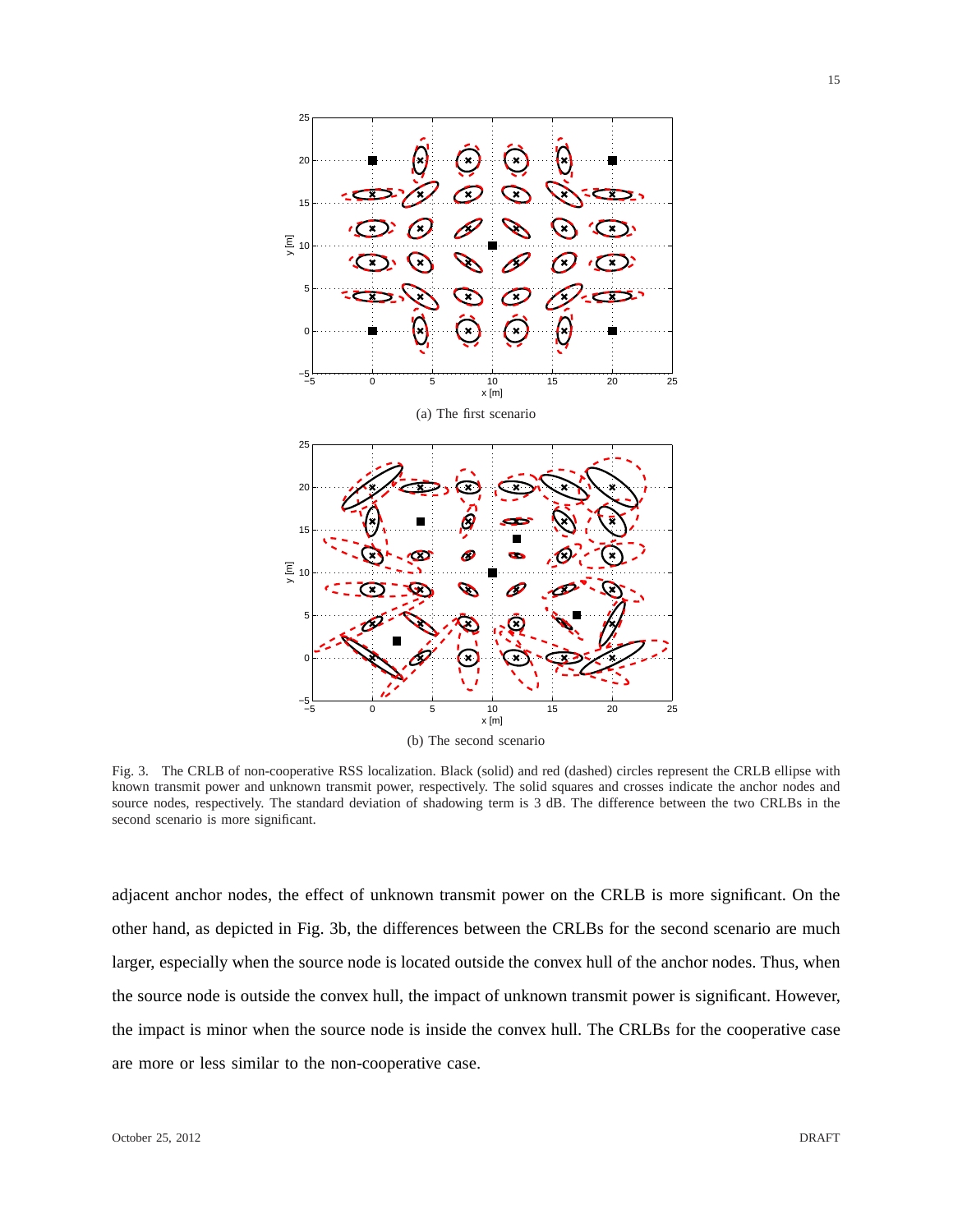

Fig. 4. The RMSE of the proposed algorithms versus the standard deviation of shadowing. The proposed SDP (SDP-URSS) performs very well and its performance is very close to the original ML estimator, especially in regular networks.

# *B. Root-Mean-Square-Error (RMSE)*

Now consider the configuration of the network given in Fig. 2a. Full connectivity was initially assumed, meaning that each source node was connected to all anchor nodes and also to all other source nodes. The locations of the anchor and source nodes were fixed and 500 measurement noise realizations were drawn. The RMSE of each algorithm is calculated by averaging over all estimated source locations and noise realizations. The RMSE performance of the proposed algorithms is depicted in Fig. 4. The solver for the ML estimator was initialized with the true value of the source location. The term URSS is used for RSS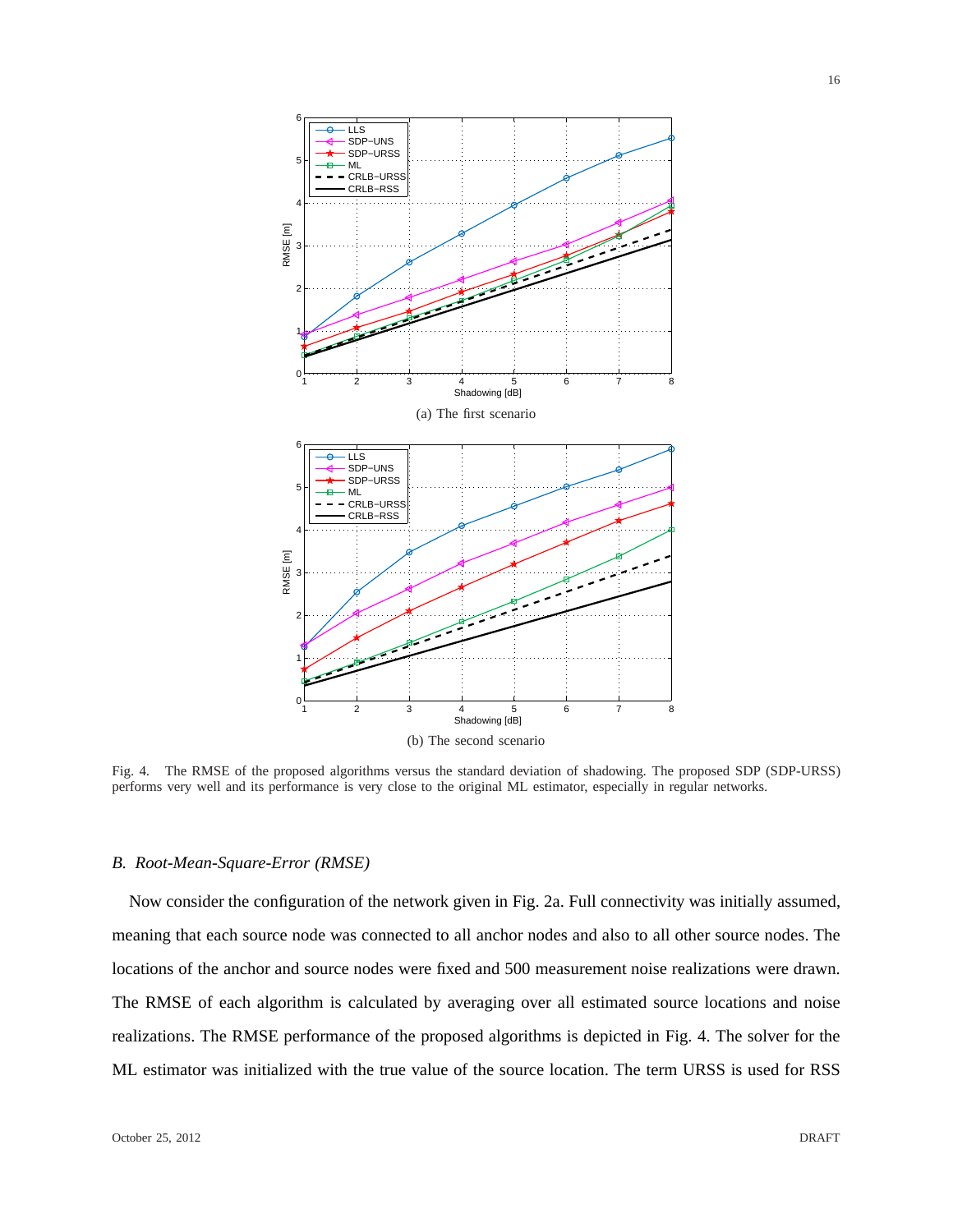localization when the transmit powers of the source nodes are not known and the term RSS is used for the classic RSS localization with known transmit powers as studied in [2], [13]. CRLB-RSS is the classic CRLB with known transmit powers derived in [13]. As expected, in Fig. 4a the difference between the CRLB with known transmit power in [2] and the CRLB with unknown transmit power is small, since the source nodes were located inside the convex hull of the anchor nodes. Fig. 4a shows that the ML estimator has superior performance for low shadowing standard deviations, but its performance degrades for shadowing standard deviation higher than 5 dB, even though it is initialized with the true values. The proposed SDP (SDP-URSS) performs significantly better than LLS algorithm and is very close to the ML estimator. When shadowing is very high (7 dB and more), the proposed SDP performs slightly better than the ML estimator. The ML estimator is optimal when the number of measurements tends to infinity meaning that no unbiased estimator can have lower RMSE than the ML estimator asymptotically [32, Ch. 7]. However, here the number of measurements is limited, therefore, the optimality of the ML estimator is not guaranteed. Moreover, since both the ML estimator [2] and the proposed SDP are biased (especially when either the number of measurements is limited or shadowing is high), we cannot expect that the ML estimator provides the best accuracy. Note that this behavior has also been observed in [13]. Besides the proposed algorithms, an SDP algorithm given in [23] (labeled as SDP-UNS) is also included in the simulations. It should be noted that SDP-UNS is generally based on the fact that the transmit powers are available. Therefore, we modified the algorithm to estimate jointly transmit powers and source locations. There are many weighting terms in SDP-UNS which depend highly on the transmit powers [23]. To rectify this problem, we first set the value of the weighting terms to 1 and estimate transmit powers and source locations. Then, we updated the weighting terms using the estimated transmit powers and ran the algorithm again. The performance of SDP-UNS falls between LLS and SDP-URSS, even though its computational complexity is higher than SDP-URSS.

The comparison of the proposed algorithms versus the standard deviation of shadowing for the second scenario is illustrated in Fig. 4b. Here, there is a considerable gap between CRLB-RSS and CRLB-URSS. The performance order of the algorithms is the same as in the first scenario. In comparison with the previous scenario, the difference between the accuracy of the ML estimator and the proposed SDP is larger. However, the proposed SDP-URSS is still much better than LLS and SDP-UNS estimators.

In Table III, we compare the average running time of the considered algorithms. The running time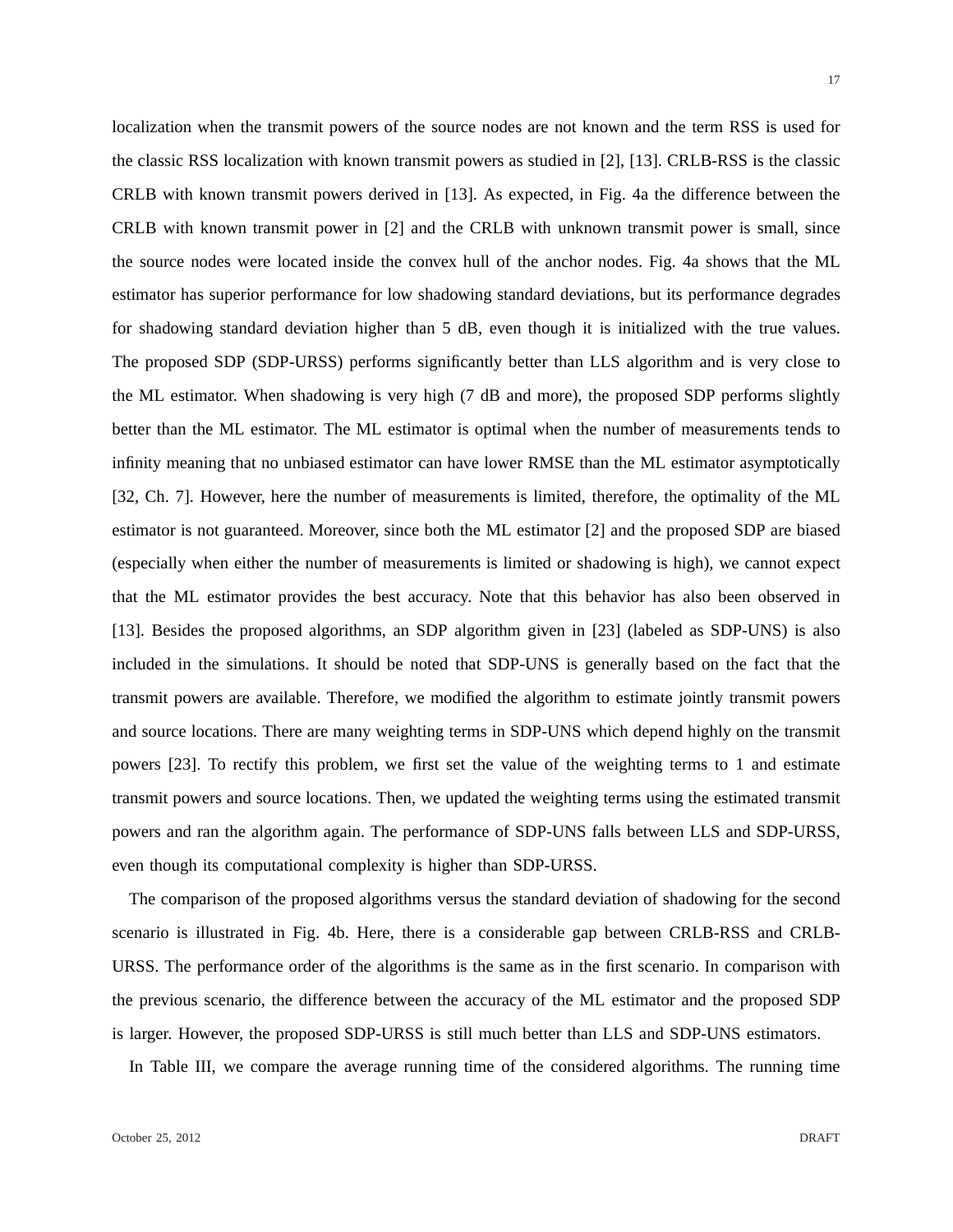TABLE III THE AVERAGE RUNNING TIME OF THE CONSIDERED ALGORITHMS.  $N = 10, |\mathcal{A}_j| = 5, L = 95.$ CPU: INTEL CORE 2 DUO E7500 2.93 GHZ

| Algorithm       | Iterations | Time [ms] |
|-----------------|------------|-----------|
| $MI$ .          | 22         | 268.72    |
| <b>SDP-URSS</b> | 19         | 218.34    |
| <b>SDP-UNS</b>  | 35         | 462.16    |
| LL S            |            | 11.81     |

is measured by averaging over 500 noise realizations when the first network with full connectivity is considered and the standard deviation of the shadowing is set to 3 dB. LLS has the lowest complexity and therefore the fastest running time. The required running time of the proposed SDP-URSS is about 20% lower than the ML estimator. From Table I, the complexity per iteration for all algorithms is almost identical for this network size ( $N = 10$ ,  $|\mathcal{A}_i| = 5$ ). However, they require different numbers of iterations. Moreover, we empirically computed the average number of iterations for the ML and SDP algorithms. The average number of iterations for the ML and SDP-URSS were 22 and 19, respectively. Consequently, the running time of the ML and SDP-URSS is approximately 22 and 19 times higher than LLS (which requires only one iteration). As mentioned in Section V, the running time of the ML estimator depends highly on the initialization. Here, the ML estimator has been initialized with the true values which cuts down its running time and improves its performance. Later, we will discuss the effect of initialization on the complexity and performance of the ML estimator. The computational of complexity of SDP-UNS in [23] is almost the same as that of the proposed SDP-URSS. However, as mentioned above, SDP-UNS should be run twice because of the estimation of the weighting terms. Therefore, the required running time of SDP-UNS is nearly as twice as that of SDP-URSS. Thus, complexity and performance are directly related for the considered algorithms, except for SDP-UNS which was designed for known transmit powers.

Fig. 5 illustrates the performance of the proposed SDP compared with the previously studied algorithm in [13] (labeled as SDP-RSS) for the first scenario. Since SDP-RSS is based on the availability of source transmit powers, the true values of the source nodes transmit powers were given to SDP-RSS in Fig. 5. In SDP-RSS-WP, the same algorithm in [13] was used, however, the algorithm did not have the exact value of the transmit powers and the value of -10 dBm was given to the algorithm as the reference power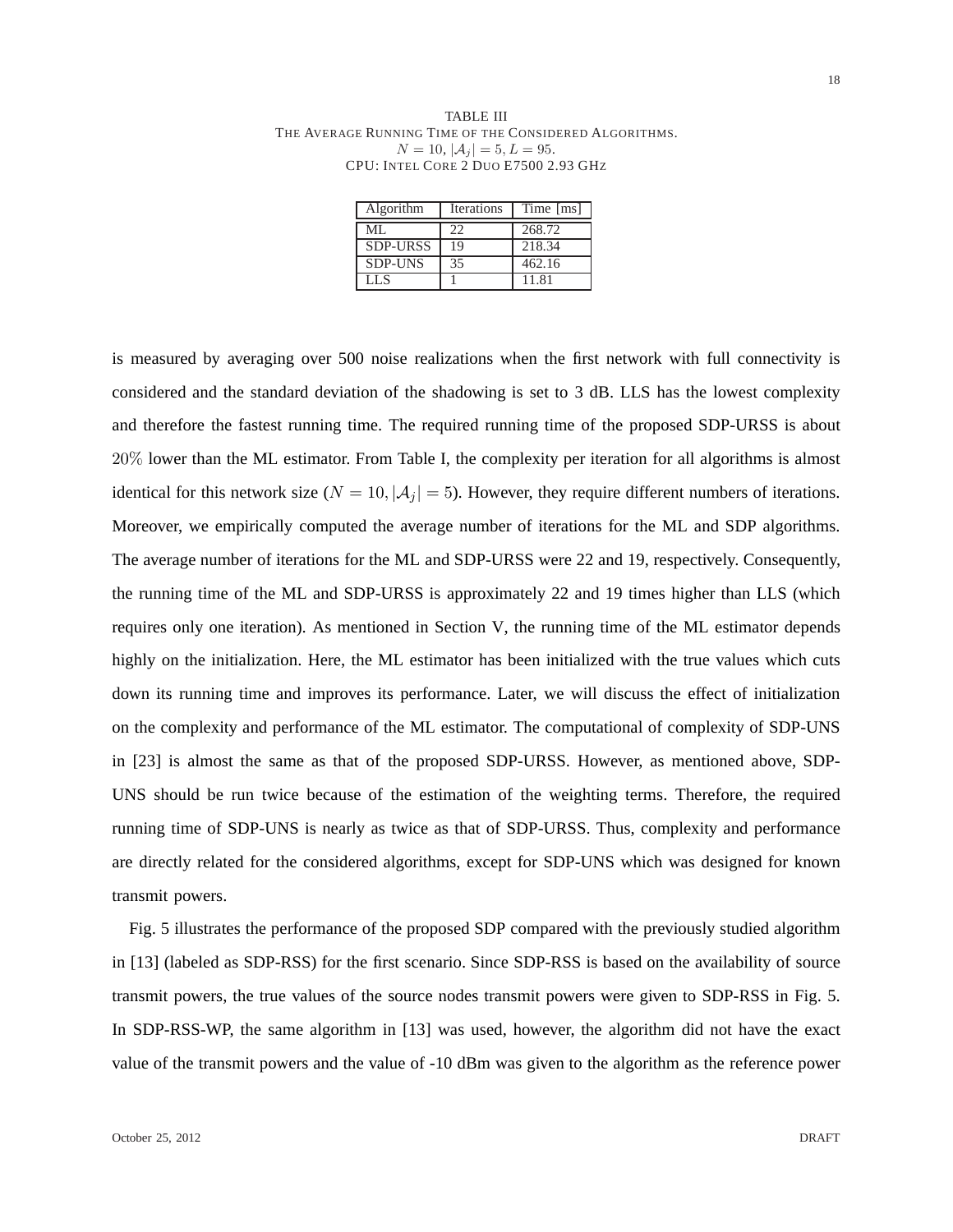

Fig. 5. The RMSE of the proposed algorithms versus the standard deviation of shadowing for the first scenario with uncertainty in the transmit power. Although in the first scenario unknown transmit powers do not have a huge impact on the CRLB accuracy, employing the proposed SDP (handling unknown transmit powers) is very useful and strongly improves performance.

for all source nodes. We also proposed a condition where there is uncertainty about the transmit power. Assume that approximate values of the transmit powers,  $\bar{P}_{0j}$ , are given as

$$
\bar{P}_{0j} = P_{0j} + v_j,\tag{19}
$$

where  $v_j \sim \mathcal{N}(0, \sigma_{P_0})$  are Gaussian random variables with standard deviation  $\sigma_{P_0}$ . Instead of the true value of transmit power  $P_{0j}$ , the value of  $\bar{P}_{0j}$  was given to the SDP algorithm in [13]. In this simulation, the value of  $\sigma_{P_0}$  was set to 2 and 5 dB for SDP-RSS-S2 and SDP-RSS-S5, respectively. SDP-RSS (exact knowledge) outperforms the proposed approach, mainly because the true value of transmit power is available to it. SDP-RSS-S2 performs worse than SDP-RSS especially when the shadowing is low. SDP-RSS-WP and SDP-RSS-S5 have poor performance for  $\sigma_{dB} < 6dB$ . As can be seen, as the standard deviation of the shadowing increases, the effect of transmit power uncertainty on the estimation accuracy decreases since performance is dominated by shadowing. The performance of the proposed SDP-URSS is close to SDP-RSS and has better accuracy than SDP-RSS-S5 and SDP-RSS-WP, especially for low shadowing standard deviation. Hence, although in the first scenario, unknown transmit powers do not have a huge impact on the CRLB, employing an algorithm handling this uncertainty is very useful and strongly improves performance.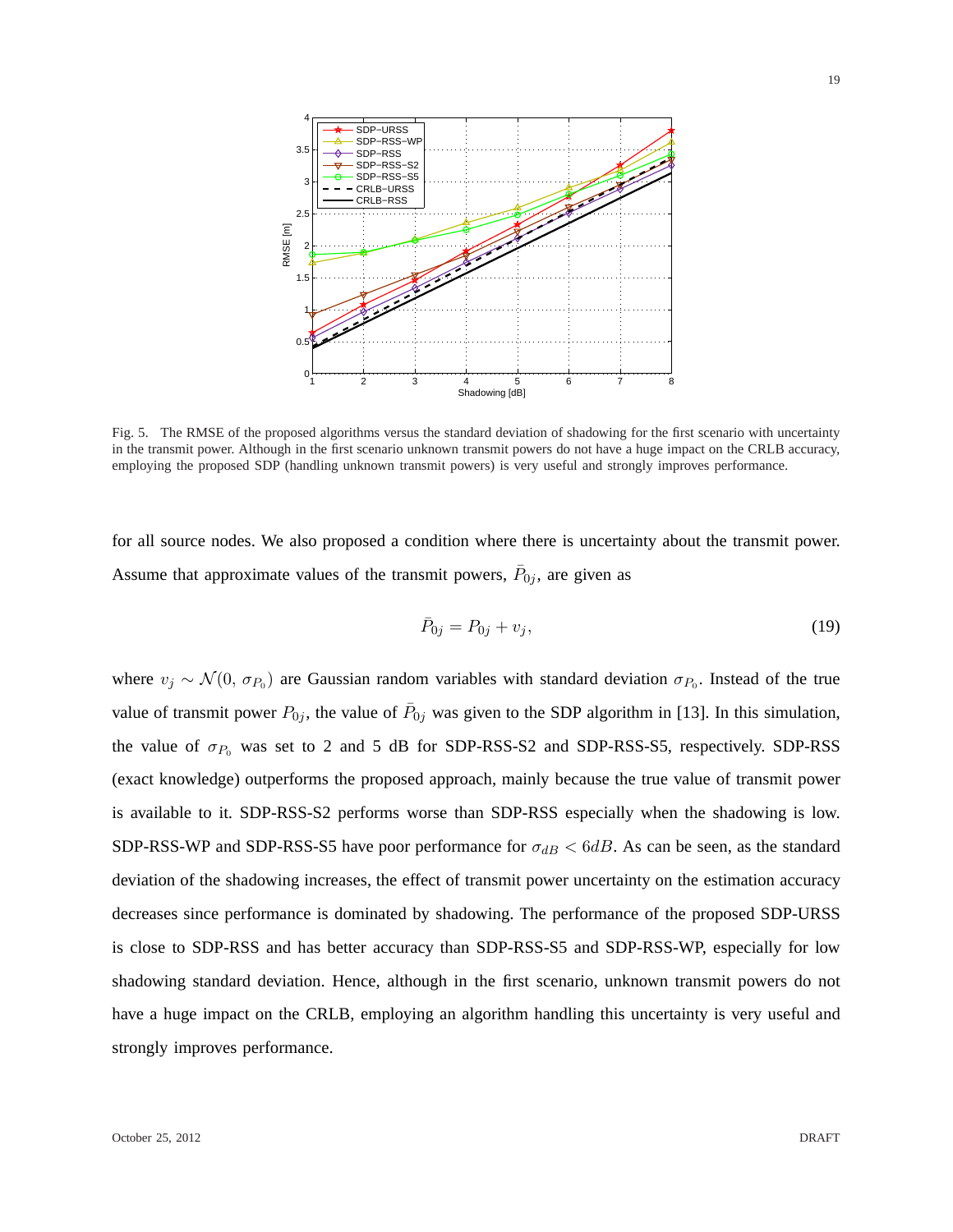

Fig. 6. The RMSE of proposed algorithms versus the standard deviation of shadowing and different initializations for the ML estimator. The initialization has a huge impact on the ML estimator performance. The proposed SDP algorithm provides a suitable initial point for the ML estimator if better accuracy is required.

# *C. Initialization*

It is well-known that the performance of the ML estimator depends heavily on its initial solution, since most implementations of the ML estimator are iterative. To further compare the proposed SDP and the ML estimator, we initialized the solver of the ML estimator with different values. Fig. 6a and 6b illustrate the RMSE of the proposed algorithms as a function of the standard deviation of the shadowing with different initial points for the solver of the ML estimator for the first and second scenarios, respectively. The curve labeled as ML stands for the ML estimator initialized with the true values, whereas ML-SDP, ML-LLS,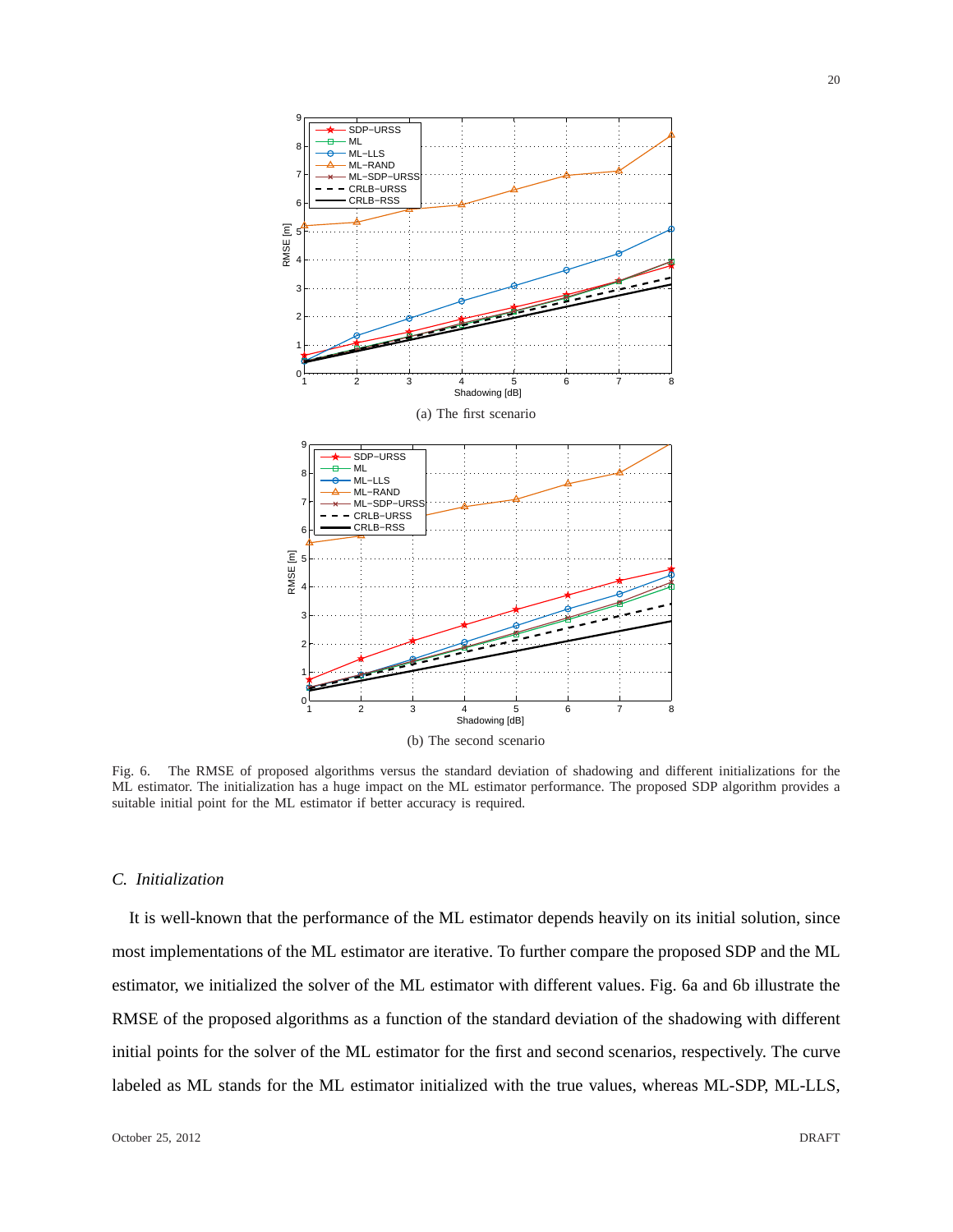TABLE IV THE AVERAGE RUNNING TIME OF THE ML ESTIMATOR WITH DIFFERENT INITIALIZATIONS.

| Algorithm      | <b>Iterations</b> | Time [ms] |
|----------------|-------------------|-----------|
| ML.            | 22                | 268.72    |
| ML-SDP         | 23                | 282.51    |
| ML-LLS         | 26                | 316.16    |
| <b>ML-RAND</b> | 43                | 514.58    |

and ML-RAND stand for the ML estimator when its solver was initialized with the SDP solution, LLS solution, and random values, respectively. Fig. 6 shows that in both scenarios, the ML estimator initialized with the true values outperforms other algorithms as expected. However, the initial point can have a large effect on ML accuracy. The proposed SDP algorithm offers better performance compared to ML-LLS and ML-RAND, especially for large shadow fading standard deviation. It is interesting that when the ML estimator is initialized with the solution of the proposed SDP (ML-SDP-URSS), we can achieve almost the same accuracy as the ML algorithm initialized with the true solution. Therefore, although the proposed SDP algorithm has excellent standalone performance, it can also be used as an initial point for the ML estimator when even better accuracy is required. Fig. 6 also shows that randomly initializing the ML estimator yields extremely poor performance even at low  $\sigma_{dB}$  values. Table IV shows the running time of the ML estimator for different initializations. We can see that the initial point has a huge impact on not only the performance of the ML estimator, but also the required number of iterations and the running time. When the initial point is not sufficiently close to the global minimum, the number of iterations increases significantly. Moreover, there is no guarantee that the algorithm converges to the global minimum. This is the major drawback of the ML estimator. In this case, an increase in running time (complexity) does not result in performance improvement because of initialization; in fact the opposite is true.

# *D. Connectivity*

In the previous simulations, we assumed that the network has full connectivity. However, this assumption is not valid in all practical cases where the connections among sensors are limited. In this section, we examine the first scenario but with limited connectivity. Fig. 7 shows the RMSE of the proposed algorithms versus the number of connections when the shadowing standard deviation is 4 dB. For instance, the value of 10 on the x-axis means that each source node is connected to the 10 closest sensors, either anchor nodes or source nodes. The LLS estimator in (47) is no longer applicable here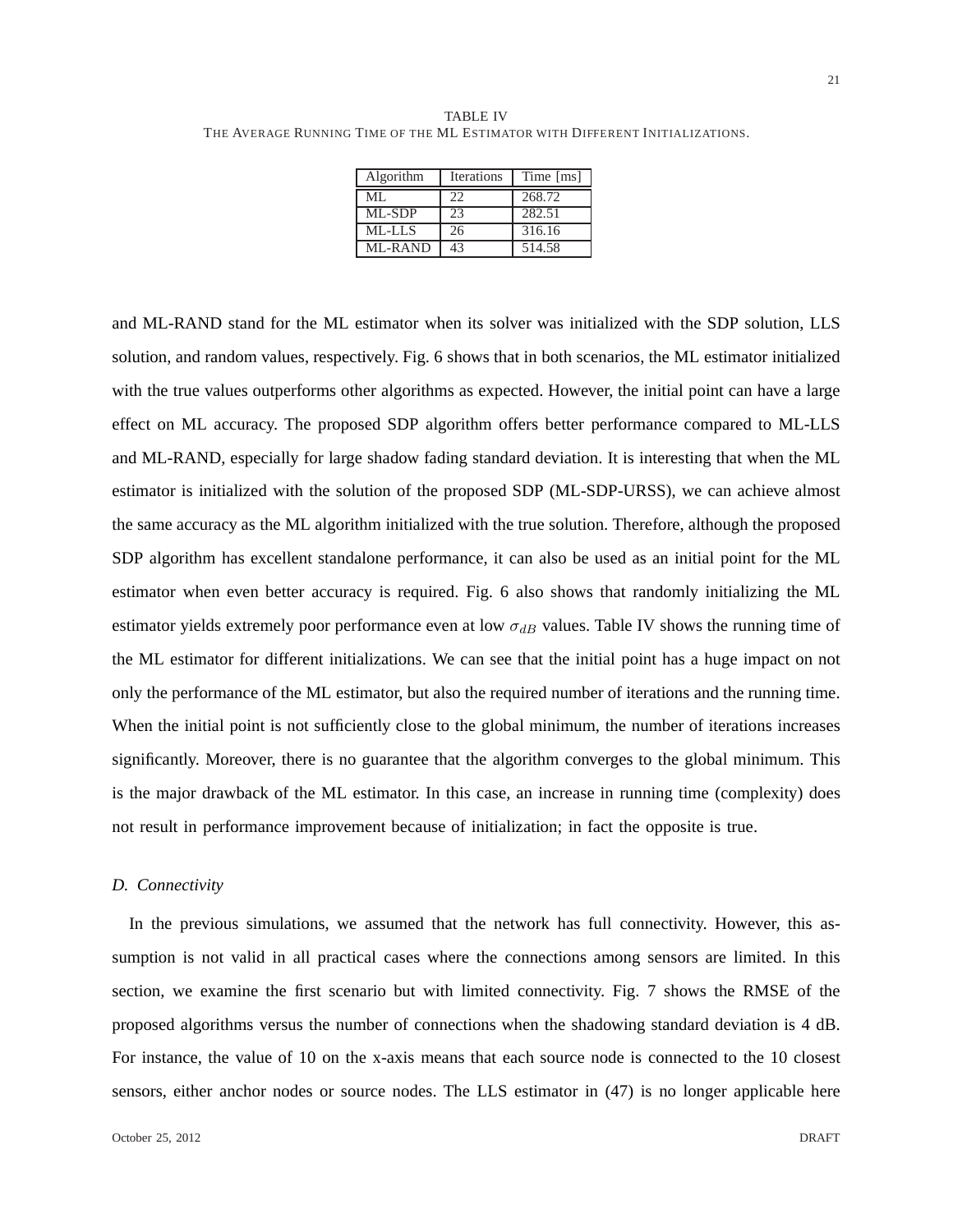

Fig. 7. The RMSE of the proposed algorithms versus the number of connections. The standard deviation of the shadowing is 4 dB. As the number of connections increases, the estimation accuracy improves. The proposed SDP algorithm has better performance than the ML estimator when the connectivity in the network is limited.

because in its formulation, each source node should be connected to at least four noncollinear anchor nodes, but in low connectivity there is no guarantee that each source node can communicate with four neighboring anchor nodes. Fig. 7 shows that by increasing the number of connections, the estimation accuracy improves, as expected. Comparing the two CRLBs, we observe that the unknown transmit power has more effect on the CRLB accuracy when the network connectivity is limited. The proposed SDP performs better than the ML estimator when the number of connections in the network is very low. Potential reasons were previously mentioned in the description of Fig. 4. When the number of connections is 6 or 7, the proposed SDP is slightly lower than CRLB. As mentioned previously in Section VI-B, both SDP-URSS and ML estimators are biased (especially when the number of connections is limited) and thus the CRLB cannot provide an absolute lower bound for them [2], [13], [41].

## *E. Path Loss Exponent (PLE)*

In this section, we investigate the effect of imperfect PLE knowledge on the performance of the proposed algorithms. The first scenario was considered for this simulation. However, we assume that the estimators do not have the exact value of the PLE and instead they have an approximate value modeled as

$$
\bar{\beta} = \beta + \mathcal{N}(0, 1),\tag{20}
$$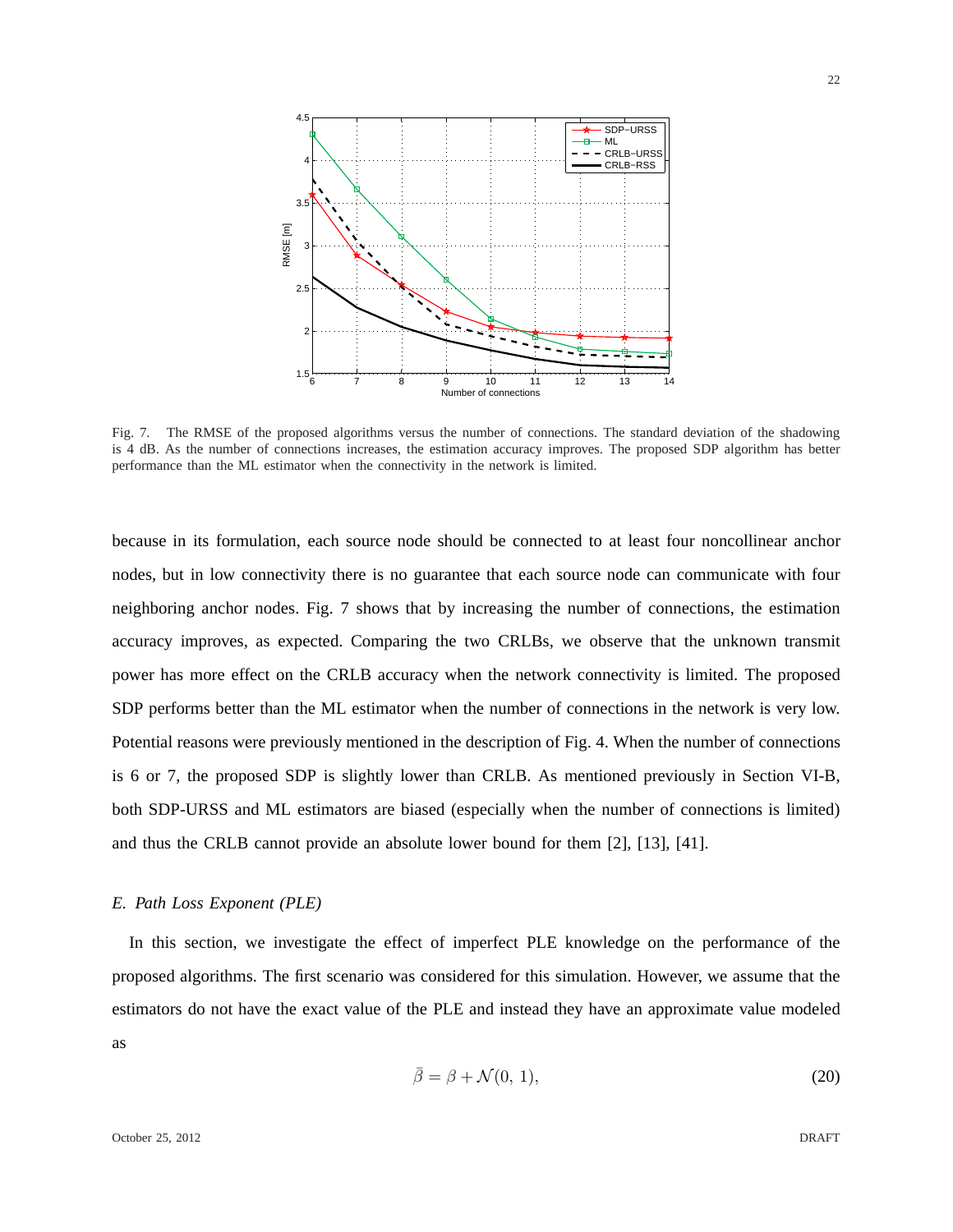

Fig. 8. The RMSE of the proposed algorithms versus the standard deviation of shadowing for the first scenario with uncertainty in the PLE. Imperfect PLE decreases the performance of all algorithms, especially at low  $\sigma_{dB}$  values. When the shadowing is larger than 6 dB, the proposed SDP is more robust against imperfect PLE than the ML estimator.

where  $\beta = 4$  in our simulations. Fig. 8 shows the performance of the proposed algorithms in this condition. The order of the algorithms remains unchanged compared to Fig. 4a. It is obvious that the performance of all the algorithms degrades, especially at low values of  $\sigma_{dB}$ . The proposed SDP-URSS performs better than the ML estimator in the presence of PLE uncertainty when the shadowing standard deviation is larger than 5 dB. Now, assume that we have an imperfect value of the PLE and the proposed algorithms are computed based on the approach given in (18). Fig. 9 shows the estimate of the PLE versus the number of iterations and different shadowing standard deviations for the proposed SDP in (16). The true value of the PLE was set to 4 and we started the algorithm with the PLE of 3 and 5. It can be seen from Fig. 8 that the RMSE performance of the proposed algorithms is poor at the low shadowing standard deviations. However, as depicted in Fig. 9, by exploiting the iterative approach given in (18), the imperfect PLE estimate converges to a value very close to the true value for a small number of iterations. It is worth mentioning that we have only plotted the convergence of the PLE for the proposed SDP in (16). However, the PLE convergence for the ML and LLS algorithms is more or less the same. Our simulations show that once the PLE has converged, the RMSE of the proposed algorithms for the source locations is almost identical to Fig. 4a.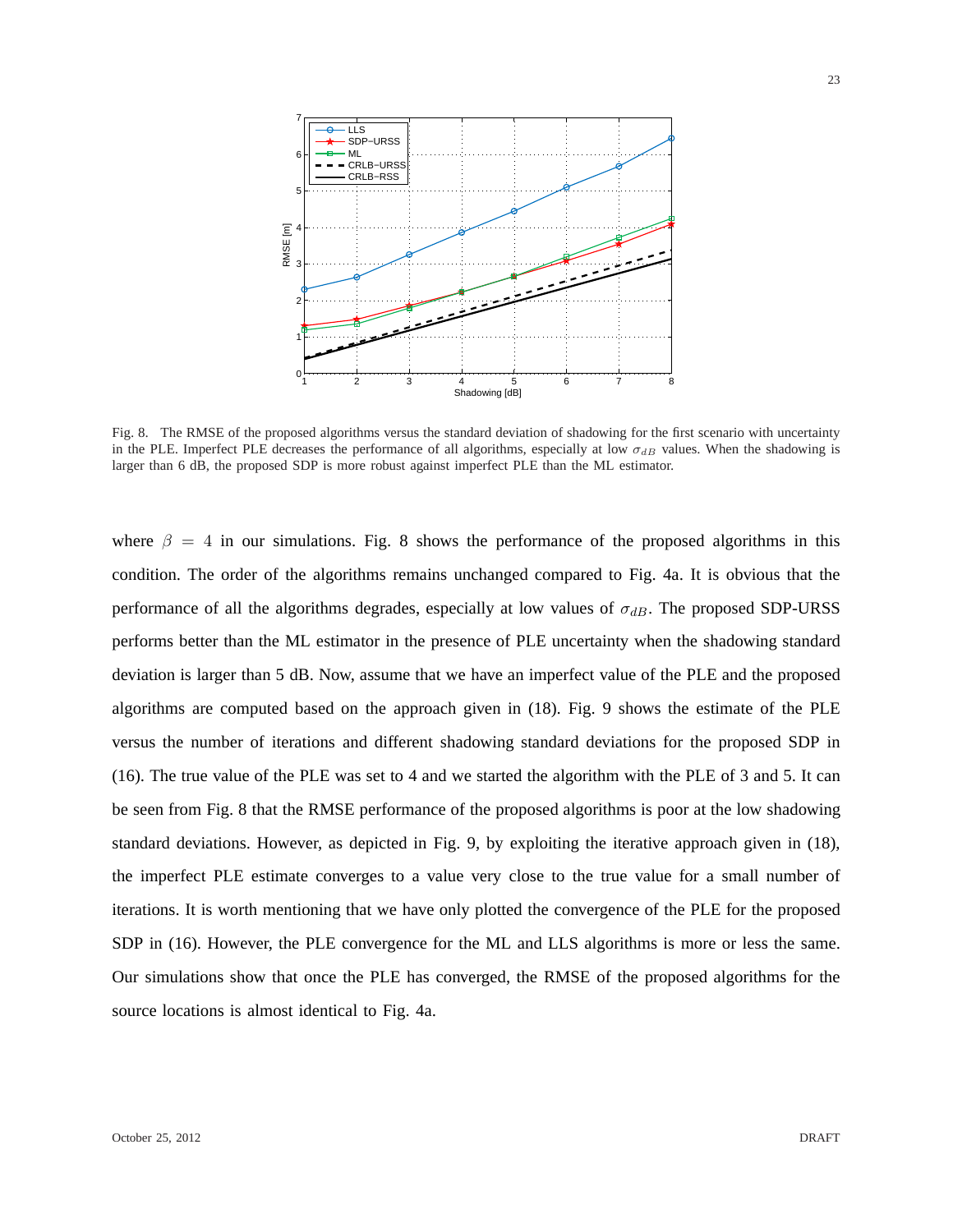

Fig. 9. The convergence rate of the PLE for the proposed SDP. The algorithm starts with the initial value  $\beta_0$ . The true value of  $\beta$  is 4. Once the PLE has converged, the proposed algorithms achieve performance nearly identical to what is achieved with perfect knowledge.

# VII. CONCLUSION

In this paper, cooperative RSS-based sensor localization with unknown and different transmit powers was examined. The CRLB of the measurement model was derived and through computer simulations it was shown that the effect of unknown transmit powers on the CRLB accuracy of the source locations depends strongly on the network deployment geometry. A novel SDP technique was derived to estimate the source transmit powers jointly with the source node locations. The complexity analyses of the considered algorithms were presented. Simulation results demonstrated that the proposed SDP algorithm has excellent performance, close to the original ML estimator in most conditions. Not only does the proposed SDP exhibit good accuracy alone but also gives a good initial point for the ML estimator if further refinement is required. We also introduced an approach for dealing with imperfect information about the path loss exponent which can strongly impact the performance of RSS-based localization algorithms.

# ACKNOWLEDGMENT

The authors would like to thank the associate editor, Prof. K. C. Ho, and the anonymous reviewers for their valuable comments and suggestions which improved the quality of the paper.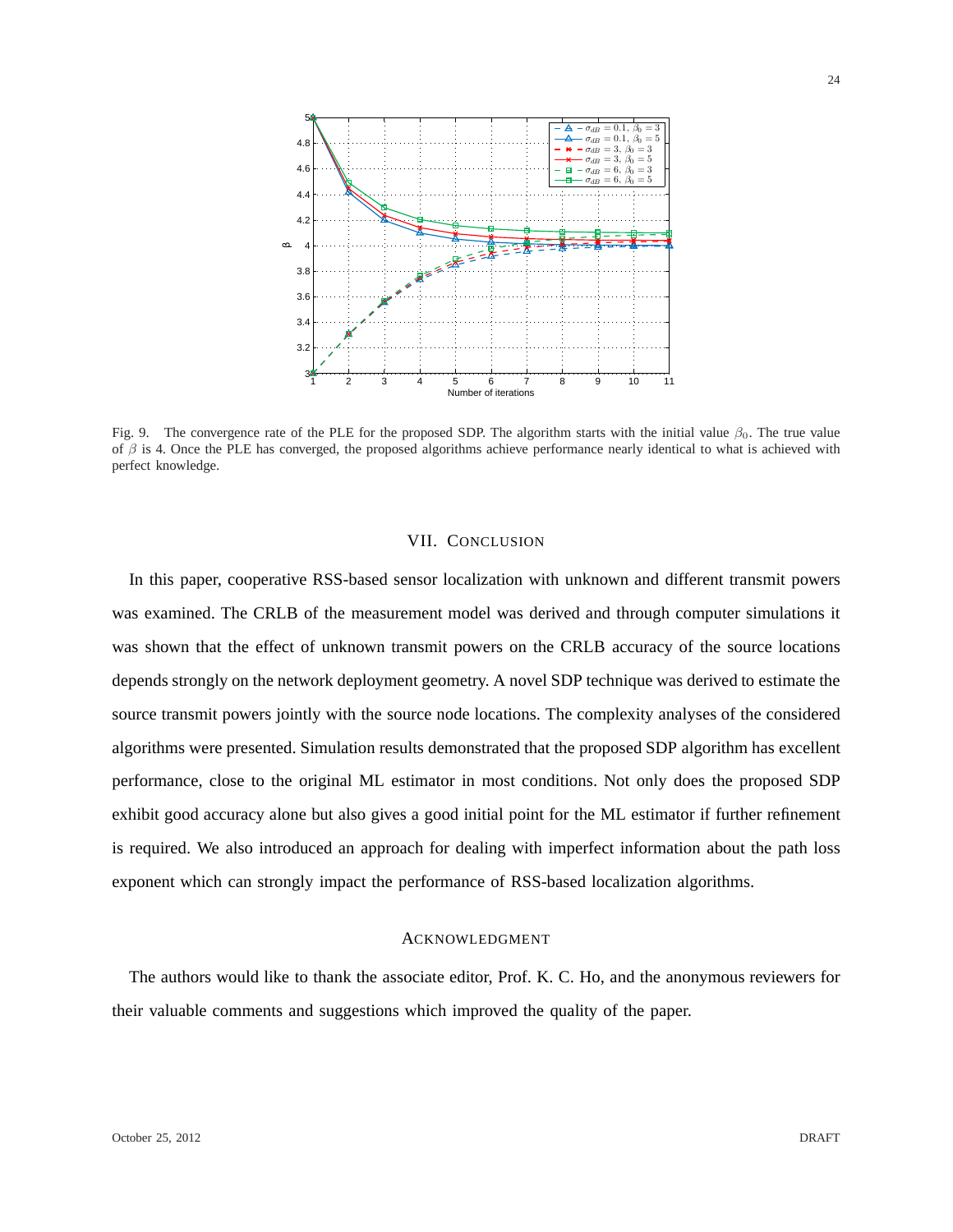## APPENDIX A

# CRAMÉR-RAO LOWER BOUND OF COOPERATIVE RSS LOCALIZATION

In this section, the CRLB of cooperative RSS localization with unknown transmit power is derived. The CRLB defines a lower bound on the variance of any unbiased estimator and is employed as a benchmark for evaluating the performance of estimators [32, Ch. 3], [1], [2], [13]. Since the transmit power of the source nodes is not available to the estimator, it should also be taken into account as an unknown parameter. Let us recall the vector of unknown parameters  $\phi = [\mathbf{x}^T, \mathbf{p}_0^T]^T$  including the source node locations  $\mathbf{x} = [\mathbf{x}_1^T, \mathbf{x}_2^T, \dots, \mathbf{x}_N^T]^T$  and the source node transmit powers  $\mathbf{p}_0 = [P_{01}, P_{02}, \dots, P_{0N}]^T$ . From the measurement model in (11), the logarithm of the probability density function of the RSS measurements is written as

$$
\ln p(\mathbf{p}; \boldsymbol{\phi}) = k - \sigma_{dB}^{-2} (\boldsymbol{\mu}(\boldsymbol{\phi}) - \mathbf{p})^T (\boldsymbol{\mu}(\boldsymbol{\phi}) - \mathbf{p}), \tag{21}
$$

where  $k$  is a constant which does not depend on the unknown parameters and  $p$  is the measurement vector defined in (18).  $\mu(\phi)$  is the mean of the measurement vector p defined as

$$
\boldsymbol{\mu}(\boldsymbol{\phi}) = \begin{bmatrix} \boldsymbol{\mu}_1(\boldsymbol{\phi}) \\ \vdots \\ \boldsymbol{\mu}_N(\boldsymbol{\phi}) \end{bmatrix}, \ \boldsymbol{\mu}_j(\boldsymbol{\phi}) = \begin{bmatrix} \vdots \\ \mu_{ij} \\ \vdots \end{bmatrix}_{i \in A_j \cup B_j}
$$
(22)

where

$$
\mu_{ij}=P_{0j}-10\beta\log_{10}d_{ij}.
$$

The CRLB of the unknown parameters are the diagonal elements of the inverse of the Fisher information matrix [32, Ch. 3]. The Fisher information matrix of the measurement model in (11) is obtained as [32, Ch. 3]

$$
\mathbf{J}(\phi) = \sigma_{dB}^{-2} \mathbf{F}^T \mathbf{F},\tag{23}
$$

where

$$
\mathbf{F} = \frac{\partial \mu(\phi)}{\partial \phi} = \begin{bmatrix} \mathbf{F}_1 \\ \vdots \\ \mathbf{F}_N \end{bmatrix}, \ \mathbf{F}_j = \begin{bmatrix} \vdots \\ \mathbf{f}_{ij} \\ \vdots \\ \vdots \end{bmatrix}_{i \in \mathcal{A}_j \cup \mathcal{B}_j}
$$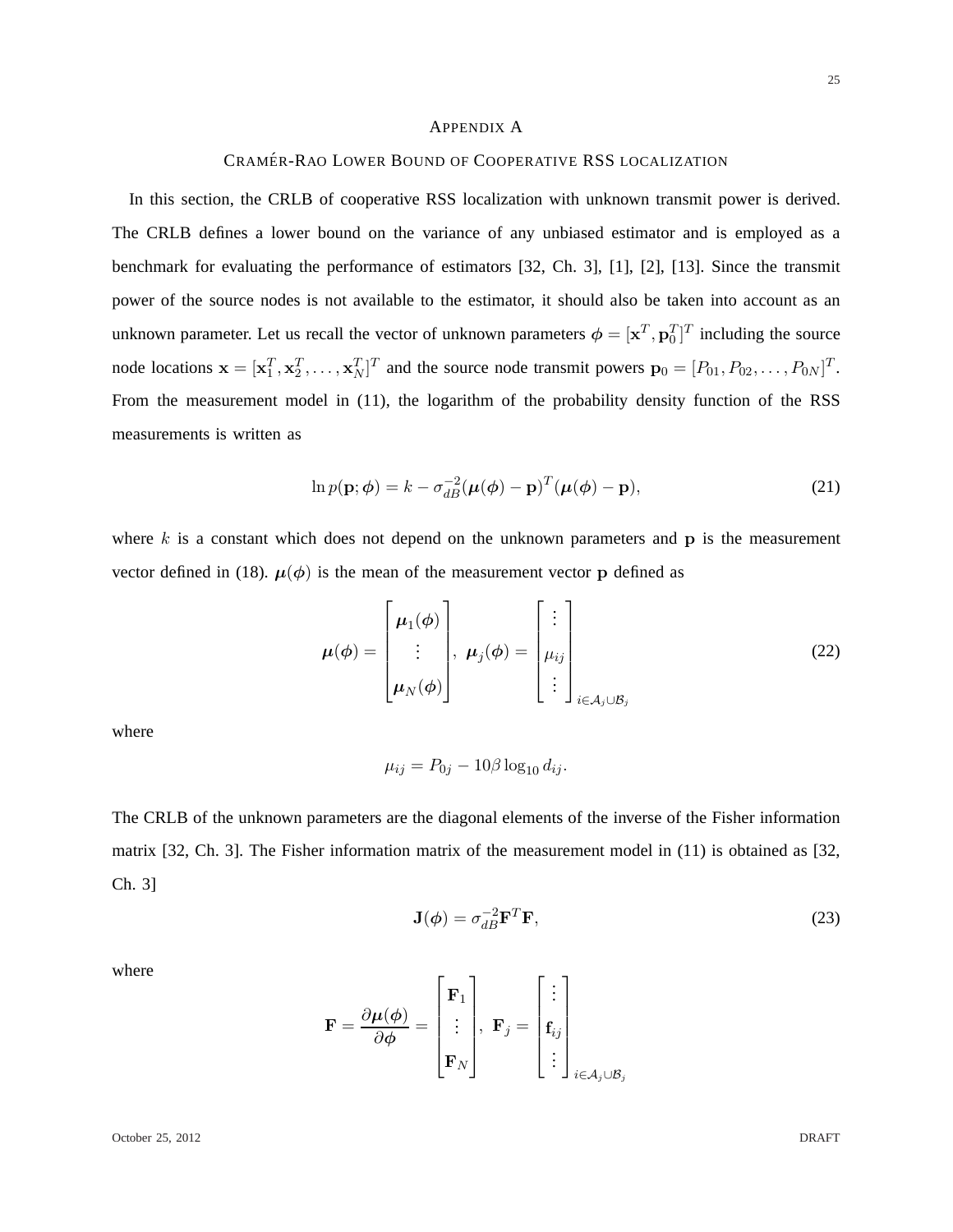and  $\mathbf{f}_{ij} = [\mathbf{f}_{ij}^y, \ \mathbf{f}_{ij}^p],$ 

$$
\mathbf{f}_{ij}^y = \left[\mathbf{0}_{1\times 2(j-1)}, \mathbf{u}_{ij}^T, \mathbf{0}_{1\times 2(N-j)}\right], i \in \mathcal{A}_j
$$
\n
$$
\mathbf{f}_{ij}^y = \left[\mathbf{0}_{1\times 2(j-1)}, \mathbf{u}_{ij}^T, \mathbf{0}_{1\times 2(i-j-1)}, -\mathbf{u}_{ij}^T, \mathbf{0}_{1\times 2(N-i)}\right], i \in \mathcal{B}_j
$$
\n
$$
\mathbf{f}_{ij}^p = \left[\mathbf{0}_{1\times (j-1)}, 1, \mathbf{0}_{1\times (N-j)}\right], i \in \mathcal{A}_j \cup \mathcal{B}_j
$$
\n
$$
\mathbf{u}_{ij} = \frac{10\beta}{\ln 10} \frac{(\mathbf{y}_i - \mathbf{x}_j)}{d_{ij}^2}, i \in \mathcal{A}_j
$$
\n
$$
\mathbf{u}_{ij} = \frac{10\beta}{\ln 10} \frac{(\mathbf{x}_i - \mathbf{x}_j)}{d_{ij}^2}, i \in \mathcal{B}_j.
$$

Therefore, the CRLB of the unknown parameters  $\phi$  is computed as

$$
CRLB([\phi]_r) = [\mathbf{J}^{-1}(\phi)]_{r,r}, \quad r = 1, 2, ..., 3N. \tag{24}
$$

#### APPENDIX B

## LINEAR ESTIMATOR FOR COOPERATIVE RSS LOCALIZATION

In this work, we derived an SDP estimator to deal with the convergence problem of the ML estimator and its complexity. Another solution for the ML convergence problem is to use a linear estimator which has an analytical closed-form solution. To obtain a linear estimator, some approximations should be applied to linearize the nonlinear measurement model of (1). Linear estimators for RSS localization have been previously considered in the literature [4]. However, to the best of our knowledge, all of them are based on availability of the transmitted power. Here, we derive a similar technique to the one used in [4] with considering unknown transmit powers. Since linearizing the source-source measurements is difficult, we propose a two-step algorithm. In the first step (called coarse estimation), we estimate the location of each source node independently using only source-anchor measurements. Then, in the next step (called fine estimation), we improve the accuracy of the estimated source locations by using sourcesource measurements. The main drawback of this approach is that we require at least four source-anchor measurements for each source node, otherwise we cannot find a coarse estimate for the source location in the first step and therefore the second step will be not applicable. We now start by describing the first step. Let us rewrite (7) for cooperative localization as ( $j \in S$ )

$$
h_{ij}\lambda_{ij} = \alpha_j + \epsilon_{ij}, \quad i \in \mathcal{A}_j,
$$
\n(25)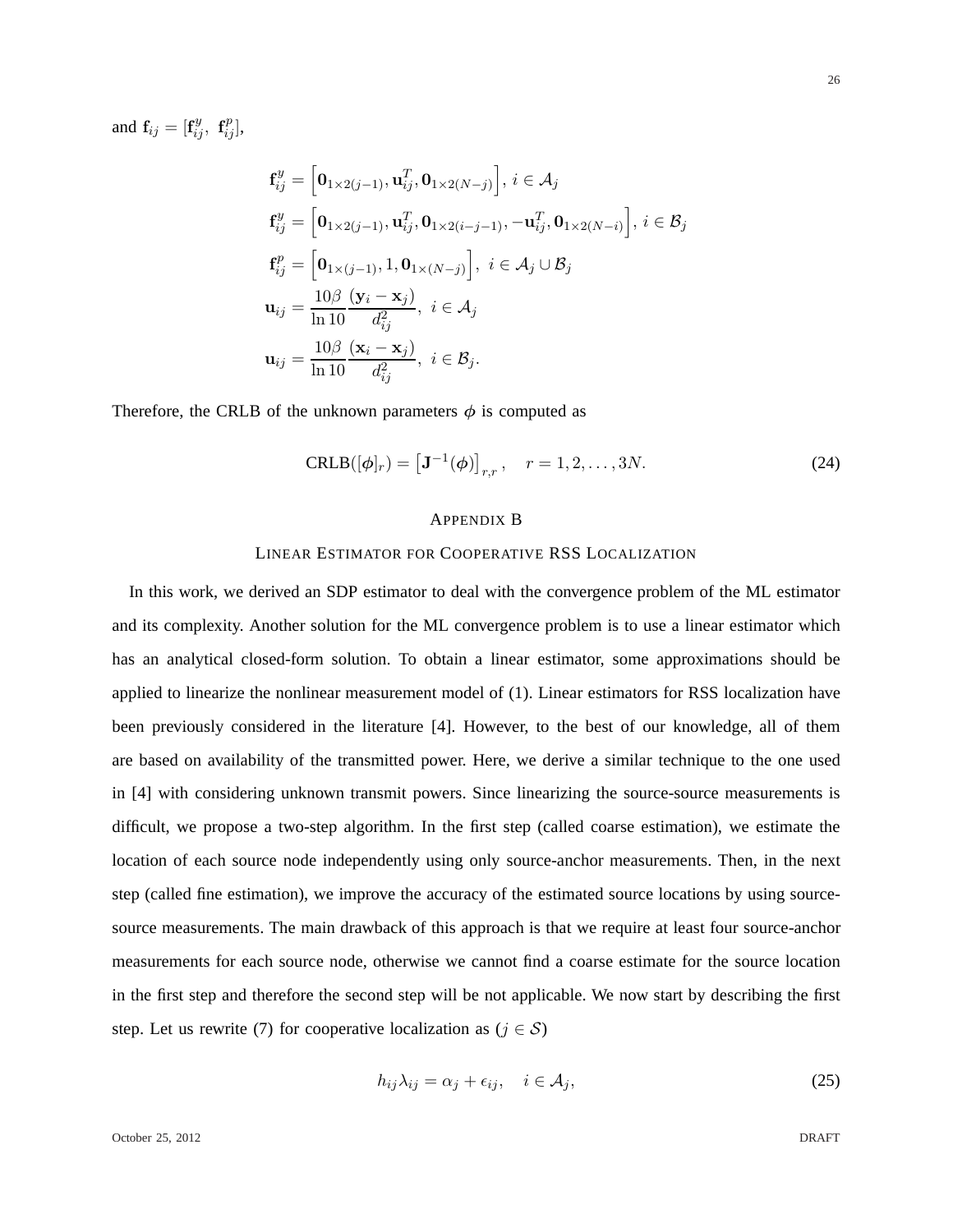where  $\epsilon_{ij} = -n_{ij}\alpha_j (\ln 10)/5\beta$  is a zero-mean Gaussian random variable with variance  $(\ln 10)^2 \alpha_j^2 \sigma_{dB}^2/25\beta^2$ . Expanding the left-hand side (LHS) of (25) and rearranging gives

$$
2\lambda_{ij}\mathbf{y}_i^T\mathbf{x}_j - \lambda_{ij}\mathbf{x}_j^T\mathbf{x}_j + \alpha_j = \lambda_{ij}\mathbf{y}_i^T\mathbf{y}_i + \epsilon_{ij}, \quad i \in \mathcal{A}_j.
$$
 (26)

Let  $\theta_{1,j} = [\mathbf{x}_j^T, \mathbf{x}_j^T, \mathbf{x}_j, \alpha_j]^T$  be the unknown vector to be estimated. Then (26) can be expressed in matrix form as

$$
\mathbf{G}_{1,j}\boldsymbol{\theta}_{1,j} = \mathbf{h}_{1,j} + \boldsymbol{\epsilon}_{1,j},\tag{27}
$$

where

$$
\mathbf{G}_{1,j} = \begin{bmatrix} \vdots & \vdots & \vdots \\ 2\lambda_{ij}\mathbf{y}_i^T & -\lambda_{ij} & 1 \\ \vdots & \vdots & \vdots \end{bmatrix},
$$

$$
\mathbf{h}_{1,j} = \begin{bmatrix} \vdots & \vdots & \vdots \\ \lambda_{ij}\mathbf{y}_i^T\mathbf{y}_i & \cdot & \epsilon_{1,j} = \begin{bmatrix} \vdots & \vdots & \vdots & \vdots \\ \epsilon_{ij} & \cdot & \cdot & \epsilon \end{bmatrix}, i \in \mathcal{A}_j \cup \mathcal{B}_j.
$$

The LLS solution of (27) is [32, Ch. 4]

$$
\hat{\boldsymbol{\theta}}_{1,j} = (\mathbf{G}_{1,j}^T \mathbf{W}_{1,j} \mathbf{G}_{1,j})^{-1} \mathbf{G}_{1,j}^T \mathbf{W}_{1,j} \mathbf{h}_{1,j},
$$
\n(28)

where  $W_{1,j}$  is the weighting matrix which is the inverse of the covariance matrix of the residual error vector  $\epsilon_{1,j}$ 

$$
\mathbf{W}_{1,j} = \mathbf{E}[\boldsymbol{\epsilon}_{1,j}\boldsymbol{\epsilon}_{1,j}^T]^{-1} = ((\ln 10)\alpha_j \sigma_{dB}/5\beta)^{-2} \mathbf{I}_{m(j)}.
$$
\n(29)

where  $m(j) = |\mathcal{A}_j|$ . The covariance matrix of the estimated vector  $\hat{\theta}_{1,j}$  is [32, Ch. 4]

$$
\mathbf{C}_{\hat{\theta}_{1,j}} = (\mathbf{G}_{1,j}^T \mathbf{W}_{1,j} \mathbf{G}_{1,j})^{-1}.
$$
\n(30)

The weighting matrix  $\mathbf{W}_{1,j}$  depends on the unknown parameter  $\alpha_j$ . Therefore, to compute the weighting matrix, we can eliminate the value of  $\alpha_j$  in (29) and determine the solution of (28). Since  $\alpha_j$  is a constant factor in  $W_{1,j}$ , its value does not change the solution of  $\hat{\theta}_{1,j}$  in (28). However, for further computations, we can calculate the weighting matrix  $W_{1,j}$  approximately by  $\hat{\alpha}_j$  obtained from (28).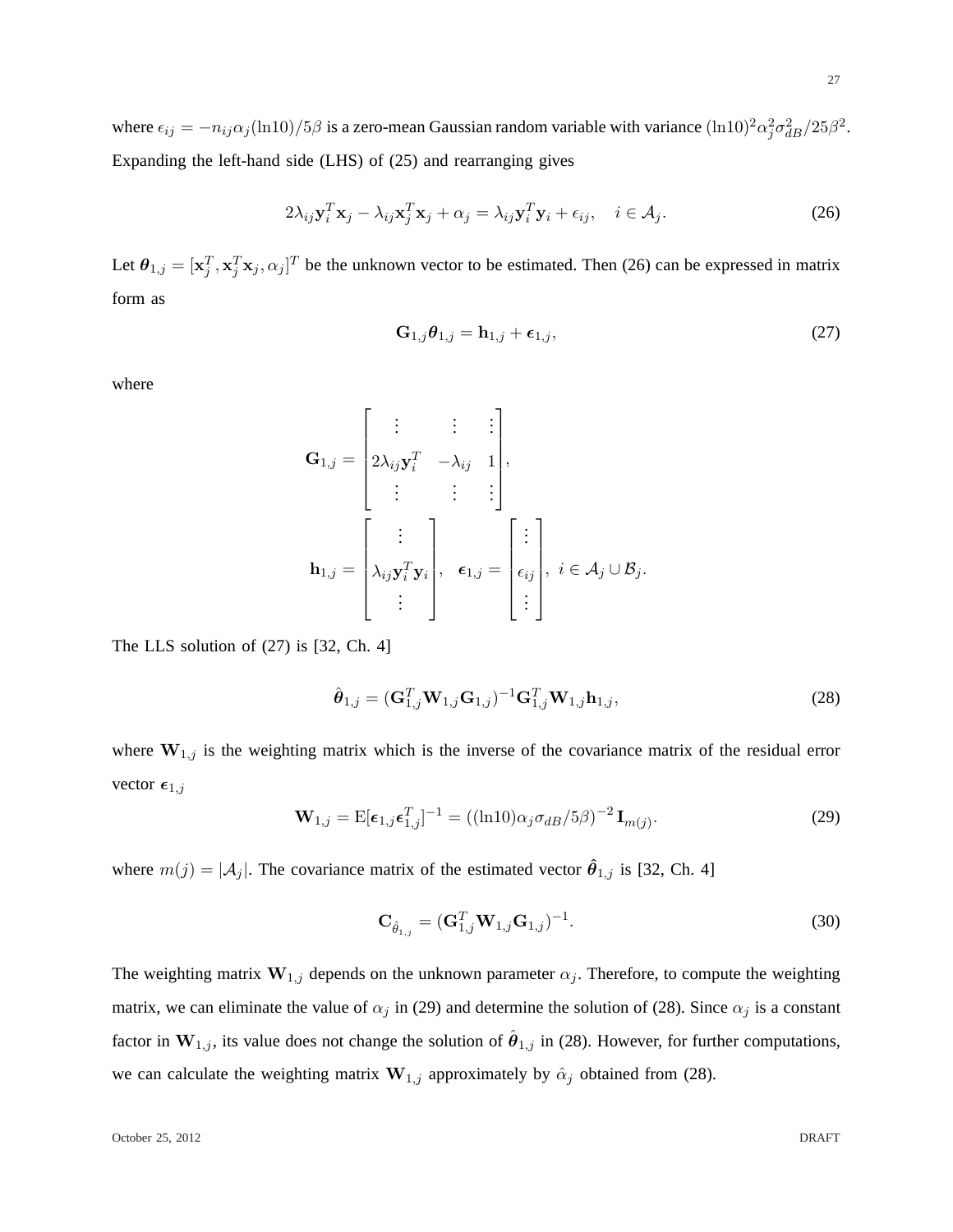Since the elements of estimated parameters in (28) are dependent, one method to improve the estimation accuracy, called correction technique [5], [17], [42], is to take this relation between elements of  $\hat{\theta}_{1,j}$  into account. Here we extend the correction technique to our problem. The unknown vector  $\theta_{1,j}$  can be expressed as

$$
\hat{\boldsymbol{\theta}}_{1,j} = \boldsymbol{\theta}_{1,j} + \Delta \boldsymbol{\theta}_{1,j},\tag{31}
$$

where  $\Delta\theta_{1,j}$  is the estimation error. Squaring the first two elements of (31) (element-wise) yields

$$
[\hat{\theta}_{1,j}]_1^2 = [\theta_{1,j}]_1^2 + 2[\theta_{1,j}]_1 [\Delta \theta_{1,j}]_1 + [\Delta \theta_{1,j}]_1^2
$$
  
\n
$$
\simeq [\theta_{1,j}]_1^2 + 2[\theta_{1,j}]_1 [\Delta \theta_{1,j}]_1,
$$
  
\n
$$
[\hat{\theta}_{1,j}]_2^2 = [\theta_{1,j}]_2^2 + 2[\theta_{1,j}]_2 [\Delta \theta_{1,j}]_2 + [\Delta \theta_{1,j}]_2^2
$$
  
\n
$$
\simeq [\theta_{1,j}]_2^2 + 2[\theta_{1,j}]_2 [\Delta \theta_{1,j}]_2,
$$
\n(32)

where we assume that the estimation error  $\Delta\theta_{1,j}$  is sufficiently small. Now, consider the following expressions [17]

$$
\mathbf{G}_2 \boldsymbol{\theta}_{2,j} = \mathbf{h}_{2,j} + \boldsymbol{\epsilon}_{2,j},\tag{33}
$$

where  $\boldsymbol{\theta}_{2,j} = [a_j^2, b_j^2, \alpha_j]^T$  and

$$
\mathbf{G}_2 = \begin{bmatrix} 1 & 0 & 0 \\ 0 & 1 & 0 \\ 1 & 1 & 0 \\ 0 & 0 & 1 \end{bmatrix}, \ \mathbf{h}_{2,j} = \begin{bmatrix} [\hat{\boldsymbol{\theta}}_{1,j}]_1^2 \\ [\hat{\boldsymbol{\theta}}_{1,j}]_2^2 \\ [\hat{\boldsymbol{\theta}}_{1,j}]_3 \\ [\hat{\boldsymbol{\theta}}_{1,j}]_4 \end{bmatrix}, \ \boldsymbol{\epsilon}_{2,j} = -\mathbf{B}_j \Delta \boldsymbol{\theta}_{1,j},
$$

and  $B_j = \text{diag}\{2[\theta_{1,j}]_1, 2[\theta_{1,j}]_2, 1, 1\}$ . The LLS solution of (33) is [32, Ch. 4]

$$
\hat{\boldsymbol{\theta}}_{2,j} = (\mathbf{G}^T \mathbf{W}_{2,j} \mathbf{G})^{-1} \mathbf{G}^T \mathbf{W}_{2,j} \mathbf{h}_{2,j},
$$
\n(34)

where  $W_{2,j}$  is the weighting matrix equal to the inverse of the covariance matrix of the residual error vector  $\epsilon_{2,j}$ 

$$
\mathbf{W}_{2,j} = \mathbf{E}[\boldsymbol{\epsilon}_{2,j}\boldsymbol{\epsilon}_{2,j}^T]^{-1} = \left(\mathbf{B}_j^T \mathbf{C}_{\hat{\theta}_{1,j}} \mathbf{B}_j\right)^{-1},\tag{35}
$$

where  $\mathbf{C}_{\hat{\theta}_{1,j}}$  is computed in (30). It should be noted that the weighting matrix  $\mathbf{W}_{2,j}$  depends on the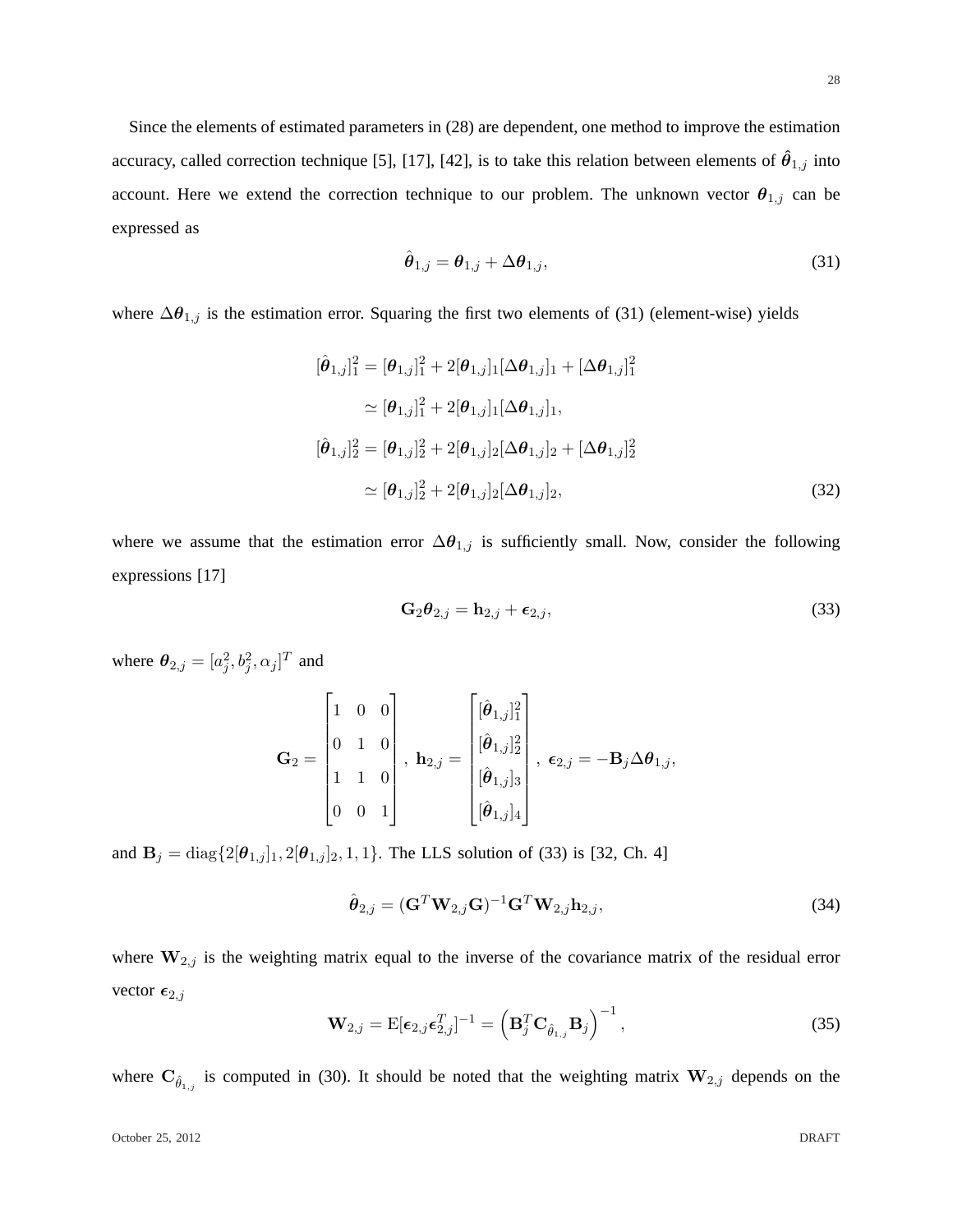unknown parameters  $\theta_1$ . Therefore, the weighting matrix is approximately calculated by available  $\hat{\theta}_1$ rather than  $\theta_1$ . Our simulations show that the accuracy degradation due to the approximation is not significant. The covariance matrix of the estimated vector  $\hat{\theta}_{2,j}$  is [32, Ch. 4]

$$
\mathbf{C}_{\hat{\theta}_{2,j}} = (\mathbf{G}_2^T \mathbf{W}_{2,j} \mathbf{G}_2)^{-1}.
$$
 (36)

Finally, the estimation of the source location  $\hat{\mathbf{x}}_j = [\hat{a}_j, \hat{b}_j]^T$  is [17], [18], [43]

$$
\hat{a}_{j} = \text{sgn}([\hat{\boldsymbol{\theta}}_{1,j}]_{1}) \sqrt{|[\hat{\boldsymbol{\theta}}_{2,j}]_{1}|}\n\n\hat{b}_{j} = \text{sgn}(|[\hat{\boldsymbol{\theta}}_{1,j}]_{2}|) \sqrt{|[\hat{\boldsymbol{\theta}}_{2,j}]_{2}|},
$$
\n(37)

where sgn(z) =  $z/|z|$  is the sign function. The covariance matrix of the estimated source location  $\hat{\mathbf{x}}_j$  is computed as [18], [43]

$$
\mathbf{C}_{\hat{\mathbf{x}}_j} = \mathbf{D}_j^T [\mathbf{C}_{\hat{\theta}_{2,j}}]_{1:2,1:2} \mathbf{D}_j,
$$
\n(38)

where  $\mathbf{D}_j = \frac{1}{2} \text{diag} \{|a_j|^{-1}, |b_j|^{-1}\}\$  and  $[\mathbf{A}]_{1:n,1:m}$  denotes the upper-left  $n \times m$  part of matrix **A**.

Now we continue describing the second step using both source-source and source-anchor measurements. The relationships between the estimated and the true value of the source location and the transmit power of the source node are

$$
\mathbf{x}_{j} = \hat{\mathbf{x}}_{j} - \Delta \mathbf{x}_{j},
$$
  
\n
$$
P_{0j} = \hat{P}_{0j} - \Delta P_{0j},
$$
\n(39)

where  $\hat{P}_{0j} = 5\beta \log_{10}(\hat{\alpha}_j)$  ( $\hat{\alpha}_j = [\hat{\theta}_{2,j}]_3$  is computed for each source node from (34)),  $\Delta x_j$  and  $\Delta P_{0j}$  are the estimation error of the source location and the source transmit power, respectively. Equation (11) is a function of the unknown parameters  $x_j$  and  $P_{0j}$ . We substitute (39) for  $x_j$  and  $P_{0j}$  in (11). Therefore,  $\Delta P_{0j}$  and  $\Delta \mathbf{x}_j$  are the new unknown parameters to be estimated in (11).

$$
P_{ij} = (\hat{P}_{0j} - P_{0j})
$$
  
\n
$$
-10\beta \log_{10} ||\mathbf{y}_i - (\hat{\mathbf{x}}_j - \Delta \mathbf{x}_j)|| + n_{ij}, \ i \in \mathcal{A}_j,
$$
  
\n
$$
P_{ij} = (\hat{P}_{0j} - \Delta P_{0j})
$$
  
\n
$$
-10\beta \log_{10} ||(\hat{\mathbf{x}}_i - \Delta \mathbf{x}_i) - (\hat{\mathbf{x}}_j - \Delta \mathbf{x}_j)|| + n_{ij}, \ i \in \mathcal{B}_j.
$$
\n(40)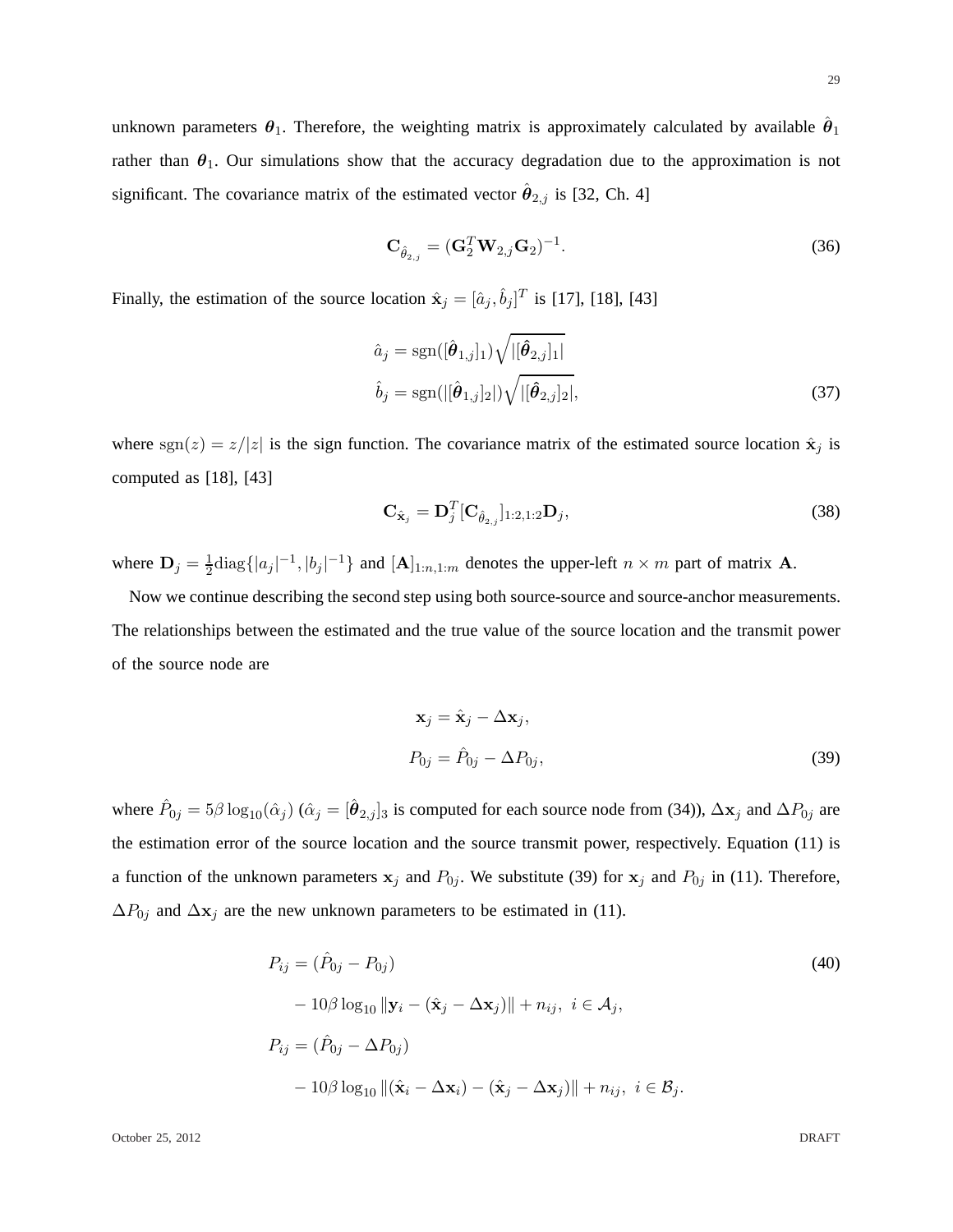Taking the power of 10 on both sides of (40) and rearranging yields

$$
\hat{\xi}_{ij}\Delta\alpha_j10^{n_{ij}/10\beta} = \|\mathbf{y}_i - (\hat{\mathbf{x}}_j - \Delta\mathbf{x}_j)\|, \ i \in \mathcal{A}_j,
$$
  

$$
\hat{\xi}_{ij}\Delta\alpha_j10^{n_{ij}/10\beta} = \|(\hat{\mathbf{x}}_i - \Delta\mathbf{x}_i) - (\hat{\mathbf{x}}_j - \Delta\mathbf{x}_j)\|, \ i \in \mathcal{B}_j,
$$
\n(41)

where  $\hat{\xi}_{ij} \triangleq 10^{(\hat{P}_{0j}-P_{ij})/10\beta}$  and  $\Delta \alpha_j \triangleq 10^{-\Delta P_{0j}/10\beta}$ . By using the first-order Taylor series approximation for the third element of the LHS and the element of the RHS, (41) turns into

$$
\hat{\xi}_{ij}\Delta\alpha_j(1+\frac{\ln 10}{10\beta}n_{ij}) = \hat{d}_{ij} - \hat{\mathbf{u}}_{ij}^T\Delta\mathbf{x}_j, \ i \in \mathcal{A}_j,
$$
  

$$
\hat{\xi}_{ij}\Delta\alpha_j(1+\frac{\ln 10}{10\beta}n_{ij}) = \hat{d}_{ij} - \hat{\mathbf{u}}_{ij}^T\Delta\mathbf{x}_j + \hat{\mathbf{u}}_{ij}^T\Delta\mathbf{x}_i, \ i \in \mathcal{B}_j,
$$
\n(42)

where

$$
\hat{\mathbf{u}}_{ij} = \frac{(\hat{\mathbf{x}}_j - \mathbf{y}_i)}{\hat{d}_{ij}}, \ \hat{d}_{ij} = \|\mathbf{y}_i - \hat{\mathbf{x}}_j\|, \ i \in \mathcal{A}_j,
$$

$$
\hat{\mathbf{u}}_{ij} = \frac{(\hat{\mathbf{x}}_j - \hat{\mathbf{x}}_i)}{\hat{d}_{ij}}, \ \hat{d}_{ij} = \|\hat{\mathbf{x}}_i - \hat{\mathbf{x}}_j\|, \ i \in \mathcal{B}_j.
$$

Rearranging (42) gives

$$
\hat{\mathbf{u}}_{ij}^T \Delta \mathbf{x}_j + \hat{\xi}_{ij} \Delta \alpha_j = \hat{d}_{ij} + \epsilon_{ij}, \qquad i \in \mathcal{A}_j,
$$
  

$$
-\hat{\mathbf{u}}_{ij}^T \Delta \mathbf{x}_i + \hat{\mathbf{u}}_{ij}^T \Delta \mathbf{x}_j + \hat{\xi}_{ij} \Delta \alpha_j = \hat{d}_{ij} + \epsilon_{ij}, \qquad i \in \mathcal{B}_j,
$$
 (43)

where  $\epsilon_{ij} \triangleq (\ln 10) \hat{\xi}_{ij} \Delta \alpha_j n_{ij}/10\beta$ . Let  $\Delta \theta_3 = [\Delta \mathbf{x}_1^T, \dots, \Delta \mathbf{x}_N^T, \Delta \alpha_1, \dots, \Delta \alpha_N]^T$  be unknown parameters to be estimated. We can write (43) in matrix form as

$$
\mathbf{G}_3 \Delta \boldsymbol{\theta}_3 = \mathbf{h}_3 + \boldsymbol{\epsilon}_3, \tag{44}
$$

where

$$
\mathbf{G}_3 = \begin{bmatrix} \mathbf{G}_{3,1} \\ \vdots \\ \mathbf{G}_{3,N} \end{bmatrix}, \, \mathbf{h}_3 = \begin{bmatrix} \mathbf{h}_{3,1} \\ \vdots \\ \mathbf{h}_{3,N} \end{bmatrix}, \, \boldsymbol{\epsilon}_3 = \begin{bmatrix} \boldsymbol{\epsilon}_{3,1} \\ \vdots \\ \boldsymbol{\epsilon}_{3,N} \end{bmatrix},
$$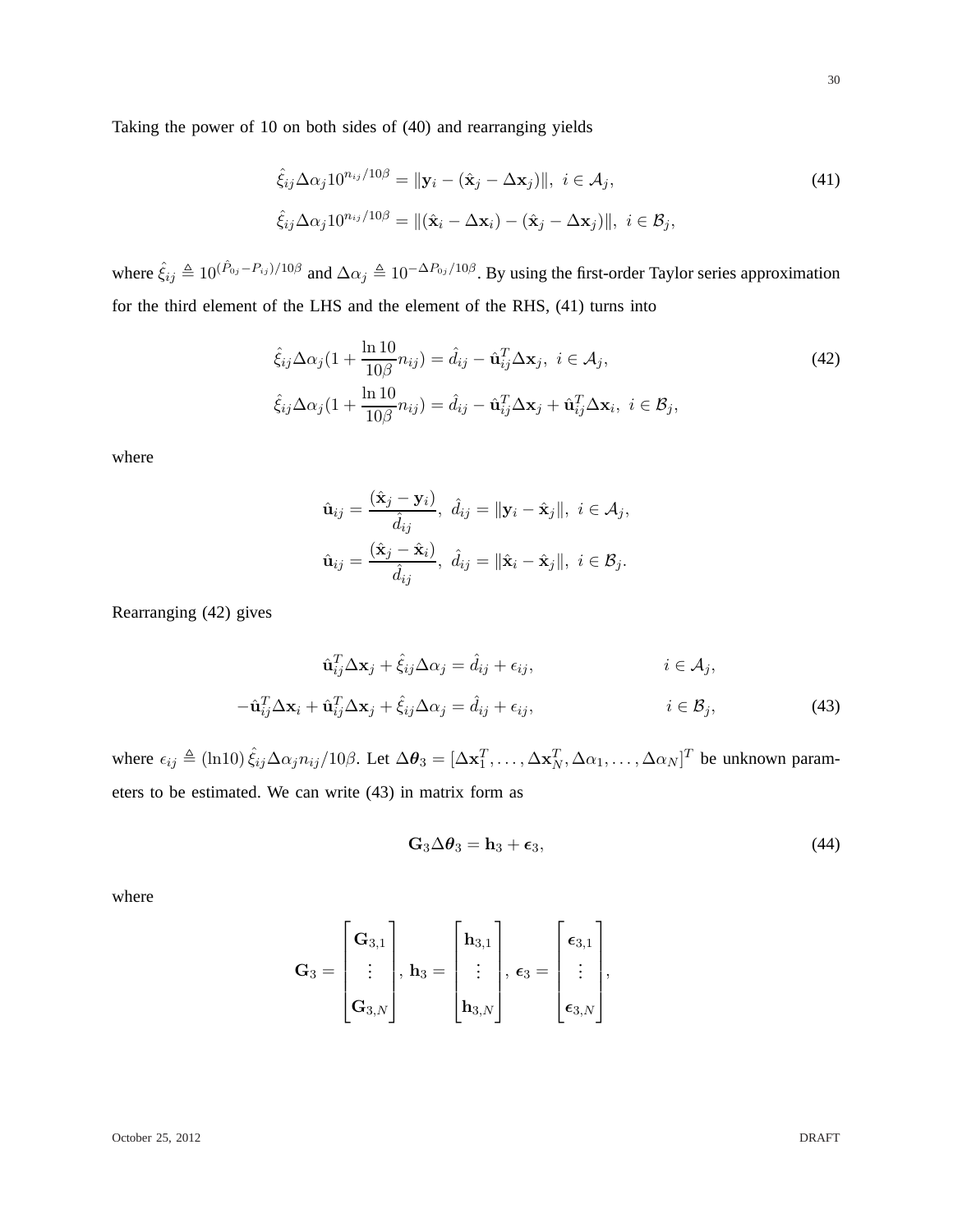$$
\mathbf{G}_{3,j} = \begin{bmatrix} \vdots \\ \mathbf{g}_{ij} \\ \vdots \end{bmatrix}, \ \ \mathbf{h}_{3,j} = \begin{bmatrix} \vdots \\ \hat{d}_{ij} \\ \vdots \end{bmatrix}, \ \ \boldsymbol{\epsilon}_{3,j} = \begin{bmatrix} \vdots \\ \epsilon_{ij} \\ \vdots \end{bmatrix}_{i \in \mathcal{A}_j \cup \mathcal{B}_j}
$$

and  $\mathbf{g}_{ij} = [\mathbf{g}_{ij}^y, \ \mathbf{g}_{ij}^p],$ 

$$
\mathbf{g}_{ij}^y = \left[\mathbf{0}_{1\times 2(j-1)}, \hat{\mathbf{u}}_{ij}^T, \mathbf{0}_{1\times 2(N-j)}\right], i \in \mathcal{A}_j
$$
  
\n
$$
\mathbf{g}_{ij}^y = \left[\mathbf{0}_{1\times 2(j-1)}, \hat{\mathbf{u}}_{ij}^T, \mathbf{0}_{1\times 2(i-j-1)}, -\hat{\mathbf{u}}_{ij}^T, \mathbf{0}_{1\times 2(N-i)}\right], i \in \mathcal{B}_j
$$
  
\n
$$
\mathbf{g}_{ij}^p = \left[\mathbf{0}_{1\times (j-1)}, \hat{\xi}_{ij}, \mathbf{0}_{1\times (N-j)}\right], i \in \mathcal{A}_j \cup \mathcal{B}_j
$$

Since as prior knowledge, we know that the unknown vector  $\Delta\theta_3$  is not too large, (44) can be solved by the Tikhonov-regularized LS formulation in which the cost function includes the weighted squared norm of  $\Delta\theta_3$  to keep it as small as possible. The Tikhonov-regularized LS solution of (44) is obtained as [44], [26, Ch. 6]

$$
\Delta \hat{\boldsymbol{\theta}}_3 = \underset{\Delta \boldsymbol{\theta}_3 \in \mathbb{R}^{3N}}{\arg \min} \|\mathbf{G}_3 \Delta \boldsymbol{\theta}_3 - \mathbf{h}_3\|^2 + \delta \|\Delta \boldsymbol{\theta}_3\|^2, \tag{45}
$$

where  $\delta$  is a regularization parameter controlling the trade-off between  $\|\mathbf{G}_3\Delta\boldsymbol{\theta}_3 - \mathbf{h}_3\|^2$  and  $\|\Delta\boldsymbol{\theta}_3\|^2$ . The closed-form solution of (45) is given by [26, Ch. 6]

$$
\Delta \hat{\boldsymbol{\theta}}_3 = \left(\mathbf{G}_3^T \mathbf{G}_3 + \delta \mathbf{I}_L\right)^{-1} \mathbf{G}_3^T \mathbf{h}_3. \tag{46}
$$

Finally, the location of each source node is determined as

$$
\tilde{\mathbf{x}}_j = \hat{\mathbf{x}}_j - \Delta \hat{\mathbf{x}}_j, \quad j \in \mathcal{S}.\tag{47}
$$

## APPENDIX C

# COMPLEXITY ANALYSIS OF THE ALGORITHMS

The computational complexity of the considered algorithms based on the required number of flops is derived in this section. We assume that an addition, subtraction, multiplication, division, or square root operation in the real domain can be computed by one flop [45], [46]. For simplicity, we keep only the leading terms of the complexity expressions. We derive the complexity of cooperative approaches which includes non-cooperative case as a special case  $(N = 1)$ . Note that the worst-case complexity is derived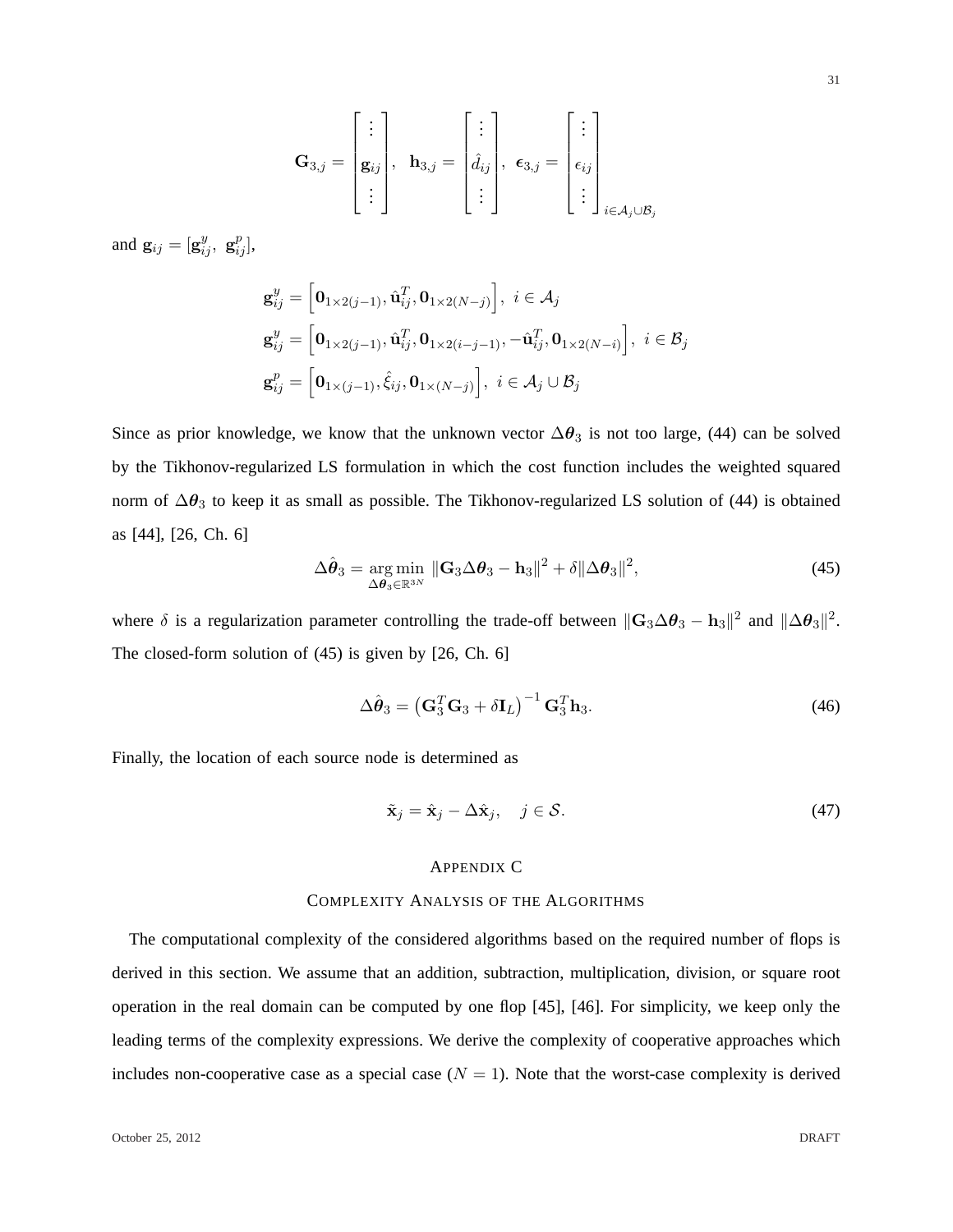without any attempt to optimize computations to take advantage of, e.g., the structure of matrices. The complexity of the considered algorithms is computed as a function of  $N$ , the number of source nodes, M, the number of anchor nodes, and  $L = \sum_{j \in S} |\mathcal{A}_j| + |\mathcal{B}_j|$ , the total number of connections. Note that for a network with full connectivity, we have  $L = N(M + (N - 1)/2)$ .

# *A. Maximum Likelihood*

As previously mentioned, the ML estimator is nonlinear and nonconvex. Therefore, ML complexity highly depends on the solution method. In addition, the complexity of every method also depends on many parameters, e.g., the number of iterations, the initial point, or the solution accuracy. Gauss-Newton (GN) is the one of the most popular methods used in solving nonlinear optimization problems [32, Ch. 8]. GN is an iterative technique and requires initialization. Assuming a nonlinear problem with a set of m equations and n unknown variables, the asymptotic computational complexity ( $m \gg n$ ) of the GN method in each iteration is  $O(m^3)$  [47]. The number of iterations depends highly on the initial point and required accuracy. Assuming  $O(k)$  iterations on average is required to solve a specific problem, the total complexity of the GN method is  $O(km^3)$ . For the proposed ML, we have  $m = L$ , and  $n = 3N$ . Consequently, the asymptotic complexity of the ML estimator in (12) is

$$
ML Complexity \simeq O(kL^3). \tag{48}
$$

# *B. Semidefinite Programming*

Consider the general form of a semidefinite programming problem [25]

$$
\begin{array}{ll}\n\text{minimize} & \mathbf{c}^T \mathbf{x} \\
\text{subject to} & \mathbf{F}(\mathbf{x}) \succeq \mathbf{0},\n\end{array} \tag{49}
$$

where  $\mathbf{x} \in \mathbb{R}^m$  and

$$
\mathbf{F}(\mathbf{x}) = \mathbf{F}_0 + \sum_{i=1}^m x_i \mathbf{F}_i.
$$

The available data includes the vector  $\mathbf{c} \in \mathbb{R}^m$  and  $m+1$  symmetric matrices  $\mathbf{F}_0, \ldots, \mathbf{F}_m \in \mathbb{R}^{n \times n}$ . An SDP problem can be solved by iterative optimization techniques, e.g., interior-point methods [25], [26]. The worst-case computational complexity of solving SDP in each iteration is  $O(m^2n^2)$  [25]. The number of iterations is also bounded by  $O(\sqrt{n}\log(1/\epsilon))$ , where  $\epsilon$  is the accuracy of SDP solution [25], [34]. For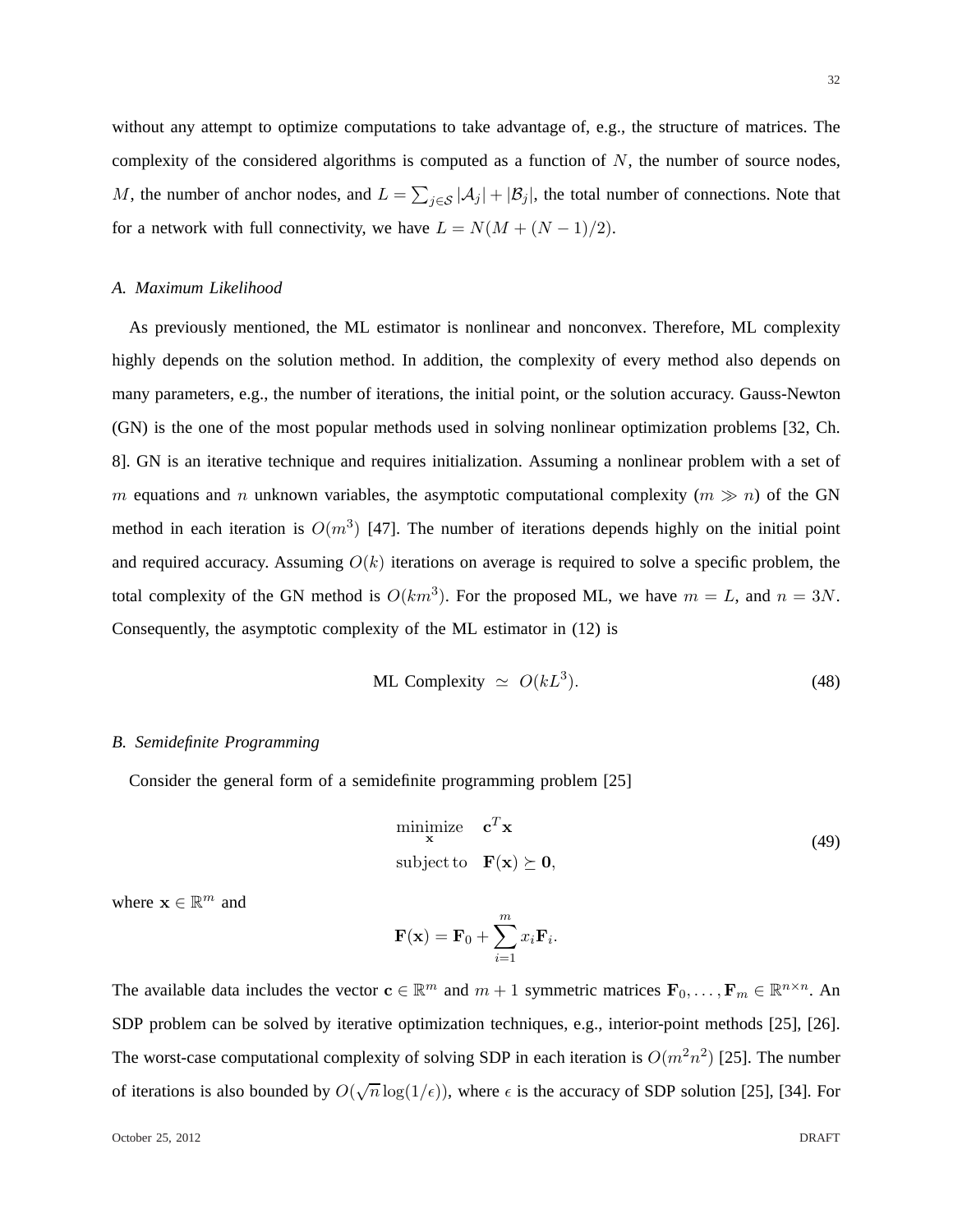$$
\text{SDP Complexity} \simeq O(\sqrt{N}(L+3N)^2 N^2 \log(1/\epsilon)). \tag{50}
$$

# *C. Linear estimator*

Consider a weighted linear least squares problem with a set of  $m$  equations and  $n$  unknown variables defined as [32, Ch. 5]

$$
\hat{\boldsymbol{\theta}} = (\mathbf{G}^T \mathbf{W} \mathbf{G})^{-1} \mathbf{G}^T \mathbf{W} \mathbf{h},\tag{51}
$$

where  $\theta \in \mathbb{R}^n$ ,  $\mathbf{G} \in \mathbb{R}^{m \times n}$ ,  $\mathbf{W} \in \mathbb{R}^{m \times m}$ , and  $\mathbf{h} \in \mathbb{R}^m$ . Computing  $\hat{\theta}$  includes five matrix multiplications and one matrix inversion. Therefore, the computational complexity of (51) is  $O(2m^2n + mn + n^3 +$  $n^2$ ) [45], [48]. Assuming  $m \gg 2n$ , the complexity of (51) is upper bounded by  $O(m^3)$ . The complexity of the proposed LLS algorithms can be simply expressed as follows,

TABLE V COMPLEXITY OF LLS ALGORITHMS.

| Algorithm     | m               | n  | Complexity                   |
|---------------|-----------------|----|------------------------------|
| LLS in $(28)$ | $\mathcal{A}_i$ |    | $O(8 A_i ^2 + 20 A_i  + 80)$ |
| LLS in $(34)$ |                 |    | O(180)                       |
| LLS in $(46)$ |                 | 3N | $O(6L^2N + 9LN^2)$           |
| PLE in $(18)$ |                 |    | $O(2L^2(N+1) + L(N+1)^2)$    |

The cooperative LLS algorithm includes  $(28)$ ,  $(34)$  which are calculated for N source nodes and  $(46)$ . Therefore, from Table V, the total computational complexity of the cooperative LLS approach is

LLS Complexity 
$$
\simeq O(6L^2N + 9LN^2 + \sum_{j \in S} 8|\mathcal{A}_j|^2).
$$
 (52)

#### **REFERENCES**

- [1] N. Patwari, J. N. Ash, S. Kyperountas, A. O. Hero III, R. L. Moses, and N. S. Correal, "Locating the nodes: Cooperative localization in wireless sensor networks," *IEEE Signal Process. Mag.*, vol. 22, no. 4, pp. 54–69, July 2005.
- [2] N. Patwari, A. O. Hero III, M. Perkins, N. S. Correal, and R. J. O'Dea, "Relative location estimation in wireless sensor networks," *IEEE Trans. Signal Process.*, vol. 51, no. 8, pp. 2137–2148, August 2003.
- [3] X. Li, "Collaborative localization with received-signal strength in wireless sensor networks," *IEEE Trans. Veh. Technol.*, vol. 56, no. 6, pp. 3807–3817, November 2007.
- [4] H. C. So and L. Lin, "Linear least squares approach for accurate received signal strength based source localization," *IEEE Trans. Signal Process.*, vol. 59, no. 8, pp. 4035–4040, August 2011.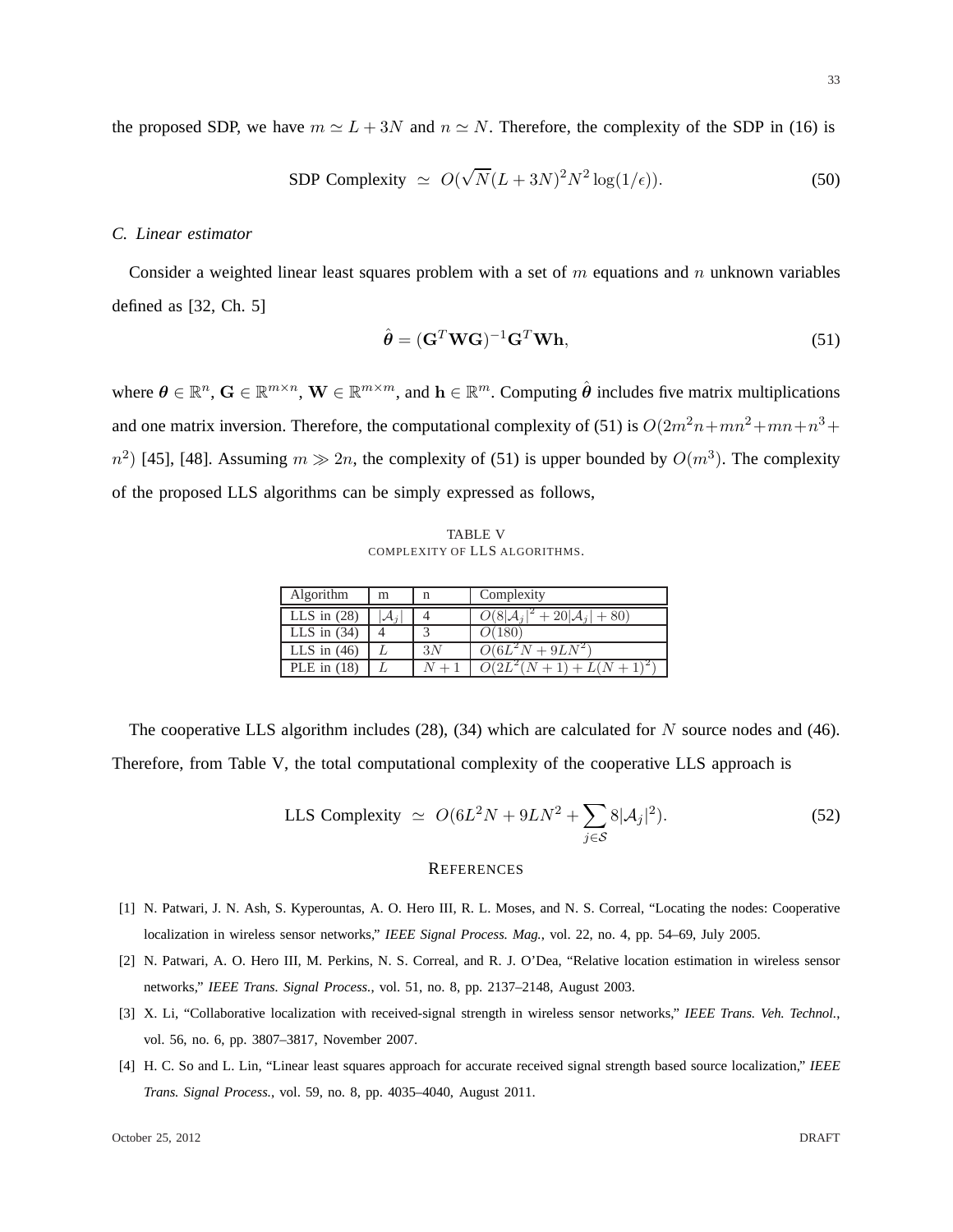- [5] I. Guvenc and C.-C. Chong, "A survey on TOA based wireless localization and NLOS mitigation techniques," *IEEE Commun. Surveys Tuts.*, vol. 11, no. 3, pp. 107–124, 2009.
- [6] S. Venkatesh and R. M. Buehrer, "NLOS mitigation using linear programming in ultrawideband location-aware networks," *IEEE Trans. Veh. Technol.*, vol. 56, no. 5, pp. 3182–3198, September 2007.
- [7] A. Catovic and Z. Sahinoglu, "The Cramer-Rao bounds of hybrid TOA/RSS and TDOA/RSS location estimation schemes," *IEEE Commun. Lett.*, vol. 8, no. 10, pp. 626–628, October 2004.
- [8] L. Yang and K. C. Ho, "An approximately efficient TDOA localization algorithm in closed-form for locating multiple disjoint sources with erroneous sensor positions," *IEEE Trans. Signal Process.*, vol. 57, no. 12, pp. 4598–4615, December 2009.
- [9] M. Sun and K. C. Ho, "An asymptotically efficient estimator for TDOA and FDOA positioning of multiple disjoint sources in the presence of sensor location uncertainties," *IEEE Trans. Signal Process.*, vol. 59, no. 7, pp. 3434–3440, July 2011.
- [10] R. M. Vaghefi, M. R. Gholami, and E. G. Ström, "Bearing-only target localization with uncertainties in observer position," in *Proc. IEEE PIMRC*, September 2010, pp. 238–242.
- [11] L. Cong and W. Zhuang, "Hybrid TDOA/AOA mobile user location for wideband CDMA cellular systems," *IEEE Trans. Wireless Commun.*, vol. 1, no. 3, pp. 439–447, July 2002.
- [12] K. W. Cheung, H. C. So, W.-K. Ma, and Y. T. Chan, "A constrained least squares approach to mobile positioning: Algorithms and optimality," *EURASIP J. Appl. Signal Process.*, pp. 1–23, 2006.
- [13] R. W. Ouyang, A. K.-S. Wong, and C.-T. Lea, "Received signal strength-based wireless localization via semidefinite programming: Noncooperative and cooperative schemes," *IEEE Trans. Veh. Technol.*, vol. 59, no. 3, pp. 1307–1318, March 2010.
- [14] Y.-T. Chan, H. Y. C. Hang, and P. chung Ching, "Exact and approximate maximum likelihood localization algorithms," *IEEE Trans. Veh. Technol.*, vol. 55, no. 1, pp. 10–16, Januray 2006.
- [15] X. Sheng and Y.-H. Hu, "Maximum likelihood multiple-source localization using acoustic energy measurements with wireless sensor networks," *IEEE Trans. Signal Process.*, vol. 53, no. 1, pp. 44–53, Januray 2005.
- [16] C. Meng, Z. Ding, and S. Dasgupta, "A semidefinite programming approach to source localization in wireless sensor networks," *IEEE Signal Process. Lett.*, vol. 15, pp. 253–256, 2008.
- [17] C. Meesookho, U. Mitra, and S. Narayanan, "On energy-based acoustic source localization for sensor networks," *IEEE Trans. Signal Process.*, vol. 56, no. 1, pp. 365–377, January 2008.
- [18] M. Sun and K. C. Ho, "Successive and asymptotically efficient localization of sensor nodes in closed-form," *IEEE Trans. Signal Process.*, vol. 57, no. 11, pp. 4522–4537, November 2009.
- [19] R. M. Vaghefi, M. R. Gholami, and E. G. Ström, "RSS-based sensor localization with unknown transmit power," in *Proc. IEEE ICASSP*, May 2011, pp. 2480–2483.
- [20] P. Biswas, T.-C. Liang, K.-C. Toh, Y. Ye, and T.-C. Wang, "Semidefinite programming approaches for sensor network localization with noisy distance measurements," *IEEE Trans. Autom. Sci. Eng.*, vol. 3, no. 4, pp. 360–371, October 2006.
- [21] A. M.-C. So and Y. Ye, "Theory of semidefinite programming for sensor network localization," *Math. Program., Series B*, vol. 109, no. 2–3, pp. 367–384, October 2007.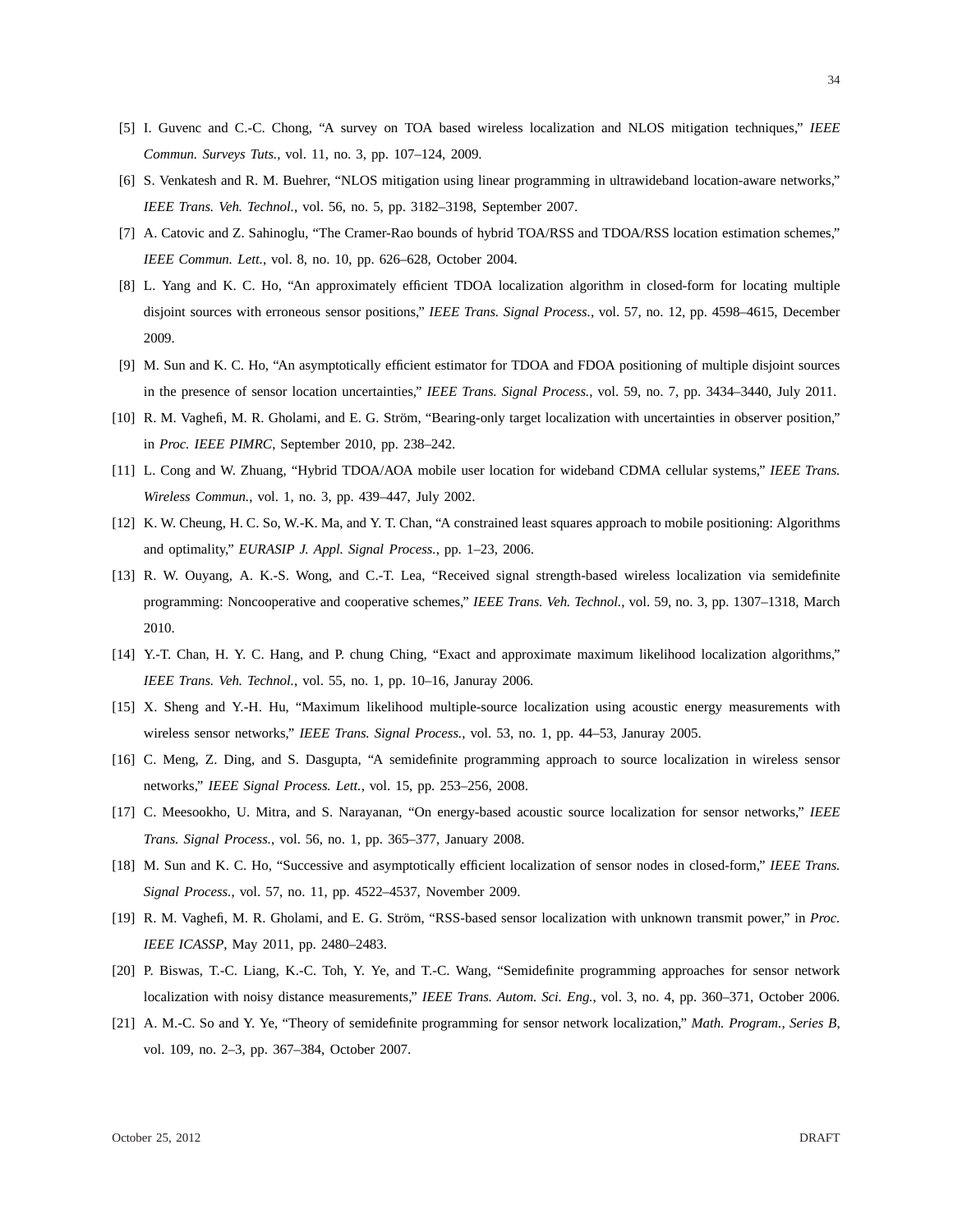- [22] R. M. Vaghefi and R. M. Buehrer, "Cooperative sensor localization with NLOS mitigation using semidefinite programming," in *Proc. 9th Workshop on Positioning, Navigation and Communication (WPNC)*, March 2012.
- [23] G. Wang and K. Yang, "A new approach to sensor node localization using RSS measurements in wireless sensor networks," *IEEE Trans. Wireless Commun.*, vol. 10, no. 5, pp. 1389–1395, May 2011.
- [24] E. Xu, Z. Ding, and S. Dasgupta, "Reduced complexity semidefinite relaxation algorithms for source localization based on time difference of arrival," *IEEE Trans. Mob. Comput.*, vol. 10, no. 9, pp. 1276–1282, September 2011.
- [25] L. A. Vandenberghe and S. B. Boyd, "Semidefinite programming," *SIAM Rev.*, vol. 38, no. 1, pp. 49–95, March 1996.
- [26] S. Boyd and L. Vandenberghe, *Convex Optimization*. Cambridge, UK: Cambridge University Press, 2004.
- [27] S. Kim, H. Jeon, and J. Ma, "Robust localization with unknown transmission power for cognitive radio," in *Proc. IEEE MILCOM*, October 2007, pp. 1–6.
- [28] J. H. Lee and R. M. Buehrer, "Location estimation using differential RSS with spatially correlated shadowing," in *Proc. IEEE GLOBECOM*, December 2009, pp. 1–6.
- [29] G. Wang and K. Yang, "Efficient semidefinite relaxation for energy-based source localization in sensor networks," in *Proc. IEEE ICASSP*, 2009, pp. 2257–2260.
- [30] M. R. Gholami, M. Rydström, and E. G. Ström, "Positioning of node using plane projection onto convex sets," in *Proc. IEEE WCNC*, April 2010, pp. 1–5.
- [31] C. Liu, K. Wu, and T. He, "Sensor localization with ring overlapping based on comparison of received signal strength indicator," in *Proc. IEEE MASS*, October 2004, pp. 516–518.
- [32] S. M. Kay, *Fundamentals of Statistical Signal Processing: Estimation Theory*. Upper Saddle River, NJ: Prentice-Hall, 1993.
- [33] W. H. Foy, "Position-location solution by Taylor-series estimation," *IEEE Trans. Aerosp. Electron. Syst.*, vol. 12, no. 3, pp. 187–194, March 1976.
- [34] J. F. Sturm, "Using SeDuMi 1.02, a MATLAB toolbox for optimization over symmetric cones," 1998.
- [35] R. H. Tütüncü, K. C. Toh, and M. J. Todd, "Solving semidefinite-quadratic-linear programs using SDPT3," Math. Program., vol. 95, no. 2, pp. 189–217, February 2003.
- [36] J. Kivinen, X. Zhao, and P. Vainikainen, "Empirical characterization of wideband indoor radio channel at 5.3 GHz," *IEEE Trans. Antennas Propag.*, vol. 49, no. 8, pp. 1192–1203, August 2001.
- [37] X. Li, "RSS-based location estimation with unknown pathloss model," *IEEE Trans. Wireless Commun.*, vol. 5, no. 12, pp. 3626–3633, December 2006.
- [38] P. Biswas, T.-C. Lian, T.-C. Wang, and Y. Ye, "Semidefinite programming based algorithms for sensor network localization," *ACM Trans. Sen. Netw.*, vol. 2, no. 2, pp. 188–220, May 2006.
- [39] M. Grant and S. Boyd, "CVX: Matlab software for disciplined convex programming, version 1.21," http://cvxr.com/cvx, May 2010.
- [40] D. Torrieri, "Statistical theory of passive location systems," *IEEE Trans. Aerosp. Electron. Syst.*, vol. 20, no. 2, pp. 183–198, July 1984.
- [41] T. Jia and R. M. Buehrer, "On the optimal performance of collaborative position location," *IEEE Trans. Wireless Commun.*, vol. 9, no. 1, pp. 374–383, January 2010.